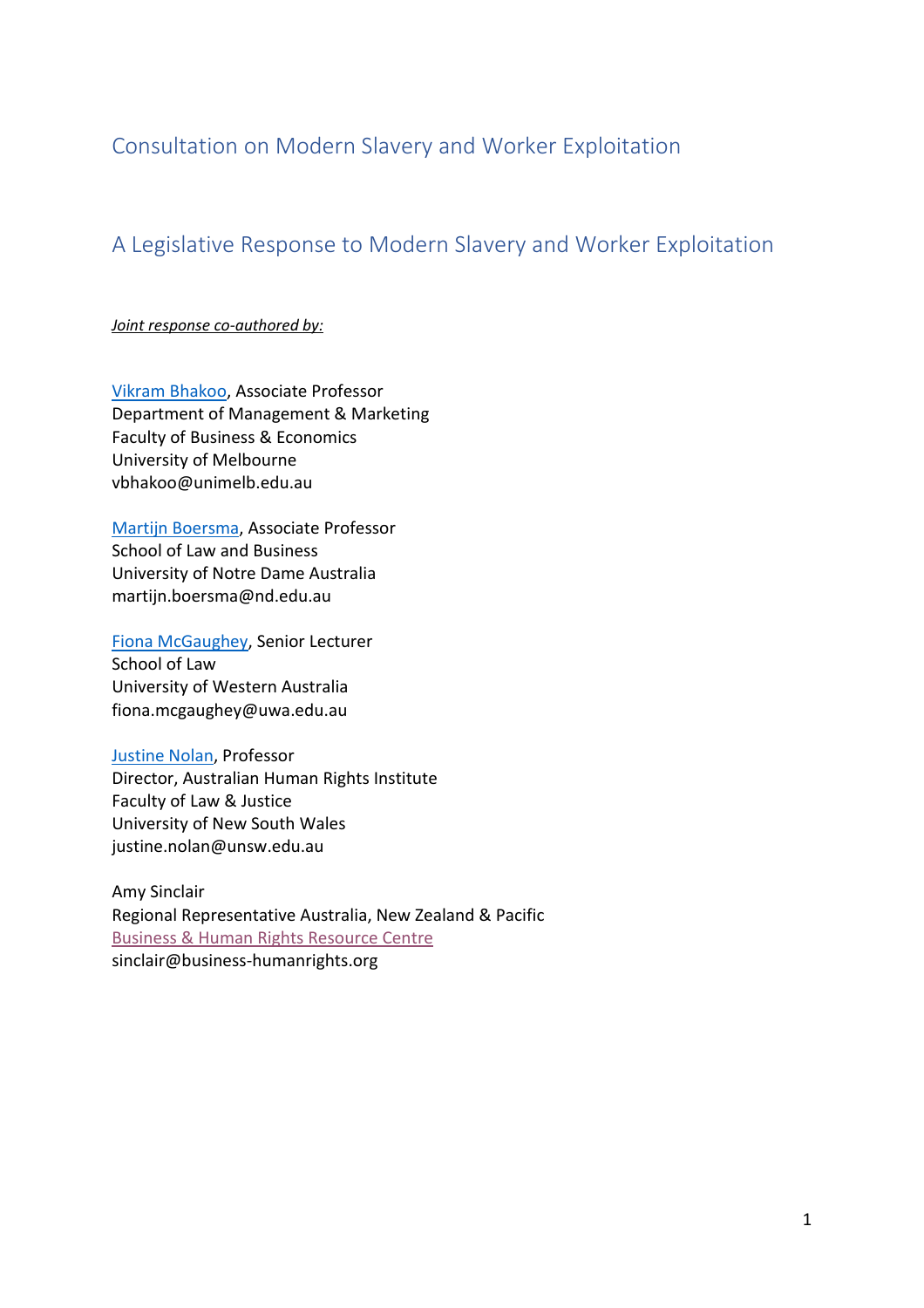Question 1. What do you think the key policy objectives should be (see, for example, our proposed objectives on page 26)? Which of these objectives do you think are most important?

Bring New Zealand on par with legislative developments in other jurisdictions by creating legal obligations that proactively address labour exploitation, taking into account the lessons learnt from the introduction of legislation in other jurisdictions, similar to the one being proposed in New Zealand.

Increase responsibility among New Zealand companies and other organisations that would be required to report under the proposed Act for labour exploitation in operations and supply chains, acknowledging that the buying power and market influence of organisations can be used as a tool that can supplement the civil and criminal law enforcement.

Increasing awareness and attention to the prevention of labour exploitation by emphasising the multitude of factors that contribute to the risk of modern slavery. Ongoing successful enforcement of the proposed Act depends on interventions that change the behaviours among New Zealand companies and other organisations that result in violations, such as procurement practices that are only focused on price or outsourcing and subcontracting without any form of oversight.

Focusing on remediation for harm arising out of an organisation's activities, and the need for a victim – survivor centred approach with protects victims – survivors and does not blindly seek prosecution if they have committed offences because of being exploited.

Create a level playing field for businesses, with respect to efforts to address labour exploitation, and ensure that those entities seeking to do right are not penalised for their efforts, above and beyond those of less scrupulous operators.

A public reporting requirement yields important information both about leading practices amongst companies in addressing human rights harms and also where gaps in efforts persist.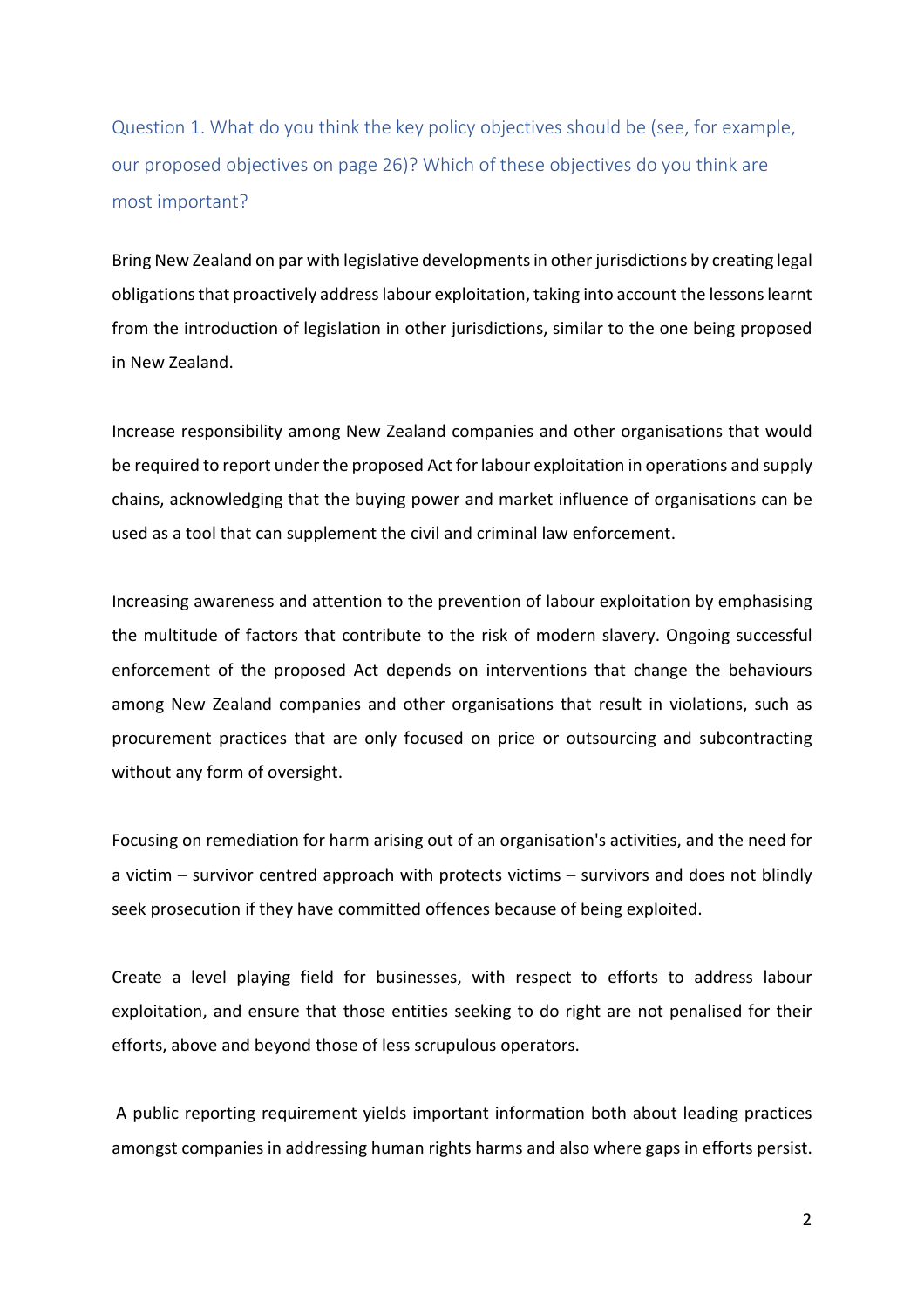There is growing demand amongst different stakeholder groups for public information on companies' human rights efforts, including amongst investors.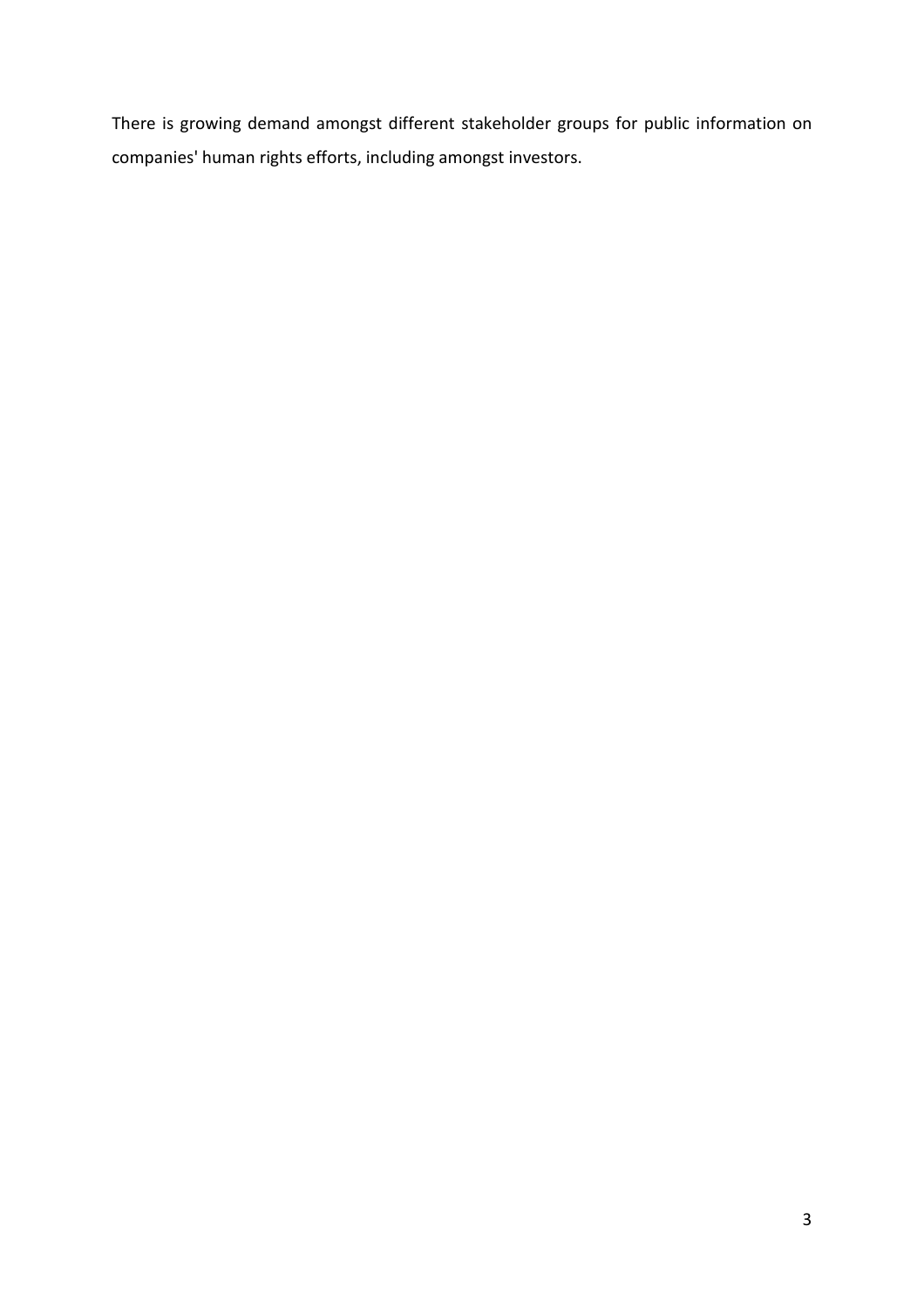Question 2. Do you think that enough action is currently taken in New Zealand to address modern slavery and worker exploitation across operations and supply chains?  $\Box$  Yes, the status quo is satisfactory X No, more action is needed

 $\Box$  I do not know

Please explain why you think enough action is, or is not, taken in New Zealand. If applicable, please explain what changes you think are needed.

At present, modern slavery and other abuses that occur at the intersection of business and human rights are predominantly addressed by a host of non-binding standards that guide the conduct of non-state actors. This applies to New Zealand as well as to other countries. Prominent examples of current instruments are codes of conduct, self-reported audits and other voluntary standards that businesses have adopted or signed up to, with the intention of ensuring that human rights are not violated because of their actions.

In recent years there has been a growing recognition among policy makers, civil society organisations, academics, and sections of the business community that corporate voluntarism is not sufficient in and of itself to address worker exploitation. This hasled to the introduction of legal instruments such as the Modern Slavery Act in the UK (2015) and in Australia (2018). By introducing its own Modern Slavery Act, New Zealand would join a growing number of jurisdictions that seek to bolster the role of the state in seeking to prevent and remediate human rights infringements through commercial enterprise.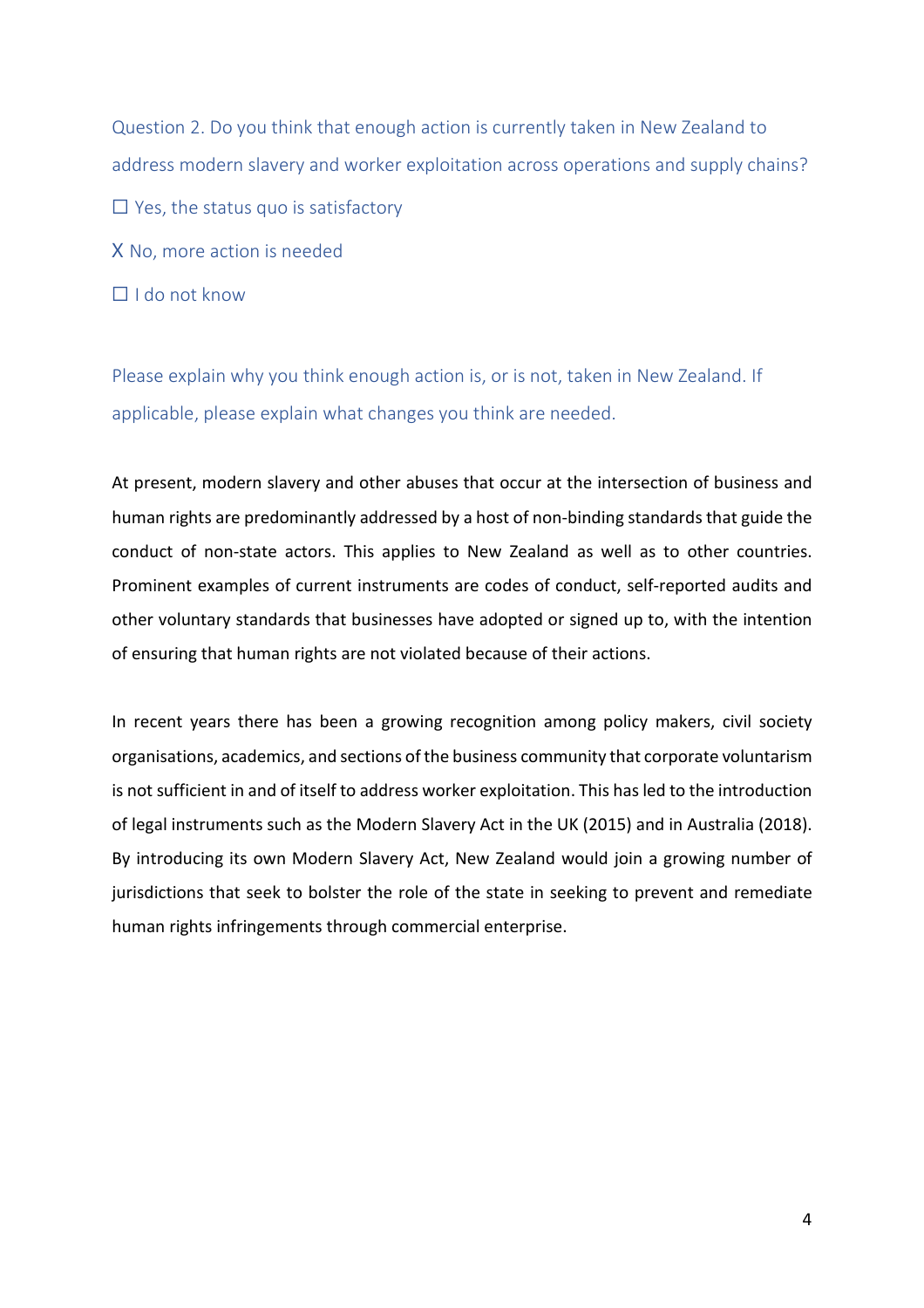Question 3. Do you think that New Zealand's legislation should be amended to better address modern slavery and/or worker exploitation across operations and supply chains?

 $\Box$  Yes, New Zealand's current legislation is sufficient (but non-legislative changes may be needed)

X No, legislative changes are needed

 $\Box$  Other Please explain why you think New Zealand's current legislation is or is not sufficient

The current legal framework in New Zealand does not enforce a requirement for supply chain transparency, as is the case in Australia and the United Kingdom following the introduction of a Modern Slavery Act in those jurisdictions. New Zealand should consider introducing legislation that imposes an obligation onto companies to increase supply chain transparency concerning human rights risks, which in turn should inform corporate actions to address these risks. Since the Modern Slavery Act in the UK and in Australia have been in existence for several years, there is an opportunity to learn from those experiences.

For example, a plethora of research has been published about the limited impact of the disclosure requirements imposed onto companies as a result of the Modern Slavery Act in the UK and in Australia including a recent report *[Paper Promises](https://www.humanrights.unsw.edu.au/news/new-report-shows-companies-failing-comply-modern-slavery-laws)*. Increasingly, other jurisdictions are considering or implementing human rights due diligence laws (or human rights and environment due diligence laws), which are now considered to be the 'gold standard'. As such, supplementing disclosure requirements with due diligence requirement would build on the UK and Australian experience rather than emulating them.

There is a legal precedent in New Zealand to stop the importation of goods produced by means of forced labour in the form of The Customs and Excise Act 2018 / Customs Import Prohibition (Goods Produced by Prison Labor) Order 2019, which is a legal instrument that prohibits the importation of items made or produced entirely or partially with prison labour. The United States Customs and Border Protection issues "Withhold Release Orders" when the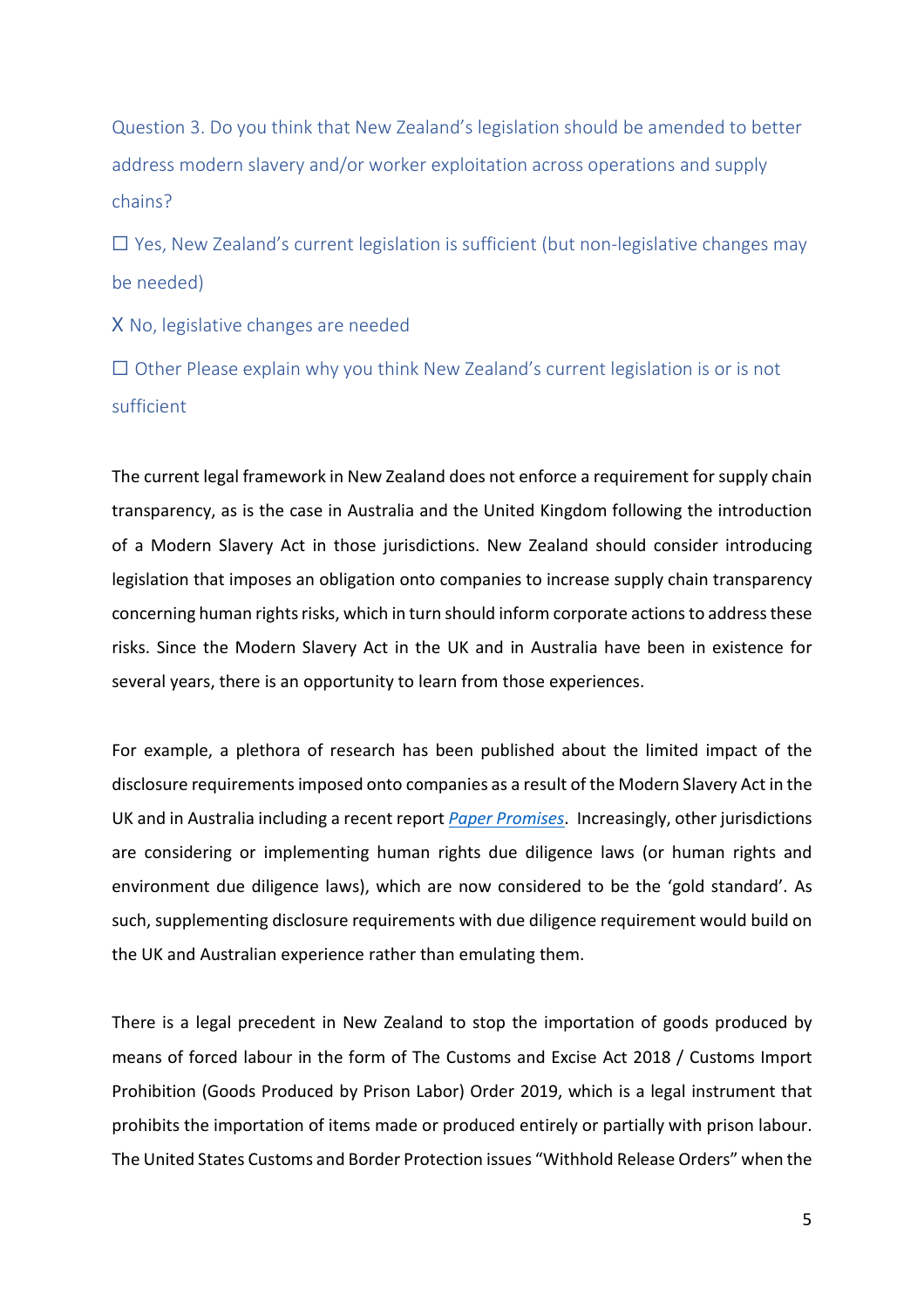agency has evidence that goods are produced by means of forced labour. In Australia, the Customs Amendment (Banning Goods Produced By Uyghur Forced Labour) Bill 2020, which amends the Customs Act 1901 to prohibit the importation into Australia of goods from Xinjiang province in the People's Republic of China as well as goods from other parts of China that are produced by using forced labour, was introduced in Parliament but did not come into effect.

It is recommended that New Zealand amend its Customs and Excise Act 2018 / Customs Import Prohibition (Goods Produced by Prison Labor) Order 2019, to include goods produced by forced labour and to give the customs authority to withhold importation of goods when there is reasonable evidence that such goods have been produced by means of forced labour.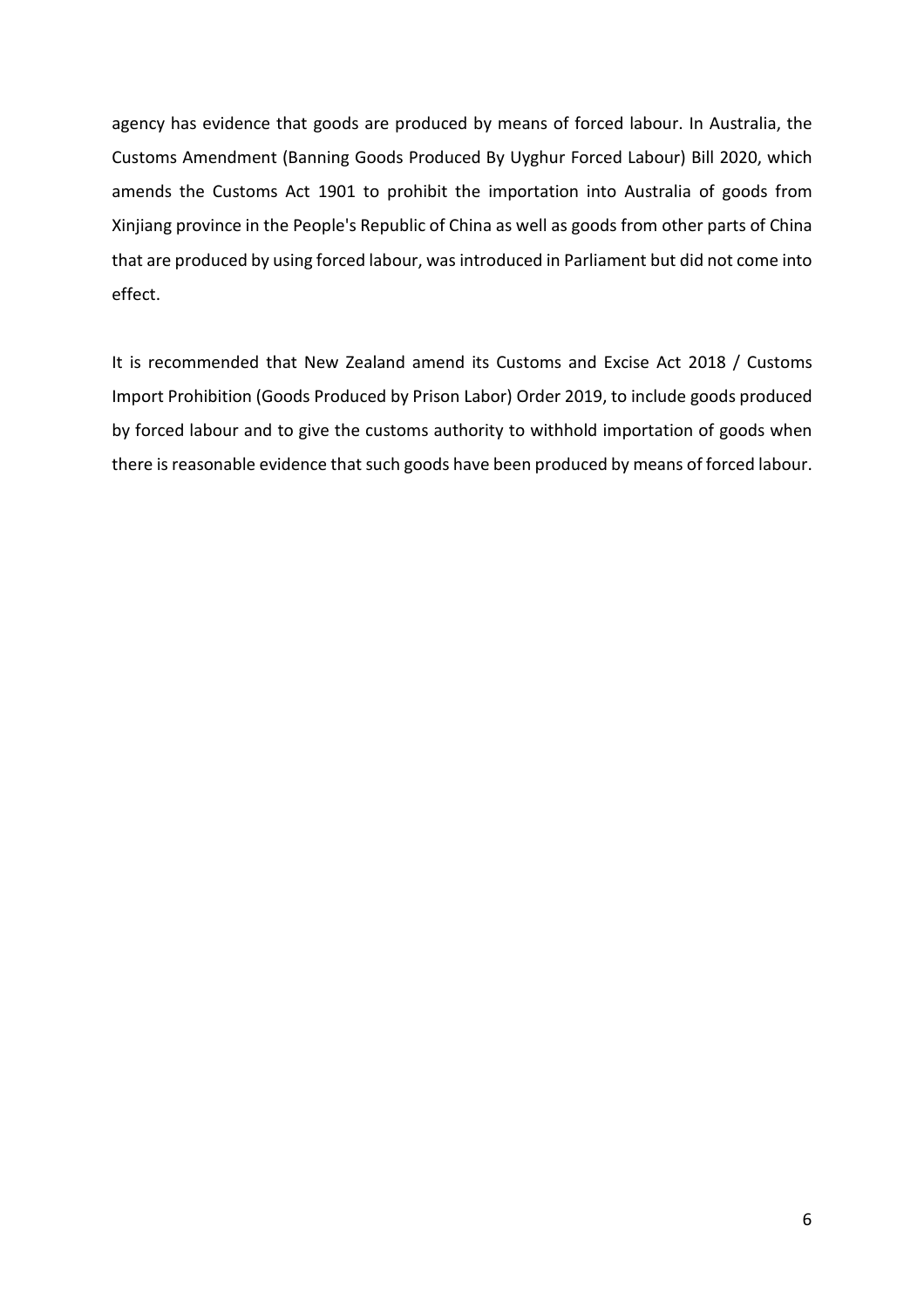Question 3A. If applicable, which type of broad approach to new supply chain legislation would you most support?

 $\Box$  Disclosure-based (either general or prescribed)

☐ Due diligence-based

X Graduated approach incorporating both disclosure and broader due diligence (proposed)

 $\Box$  Other Please explain why you prefer that approach

As explained in the response to question 2, human rights due diligence is a key aspect of the international, regional and national debates about corporate accountability for human rights abuses. In the rapidly developing area of business and human rights, the notion of *prevention* is key, and relates to the prevention of the activities of businesses around the world from causing, contributing to or being linked to adverse human rights impacts. Prevention is a key aspect of human rights due diligence and working in tandem with increased transparency, can be a useful framework for addressing human rights abuses.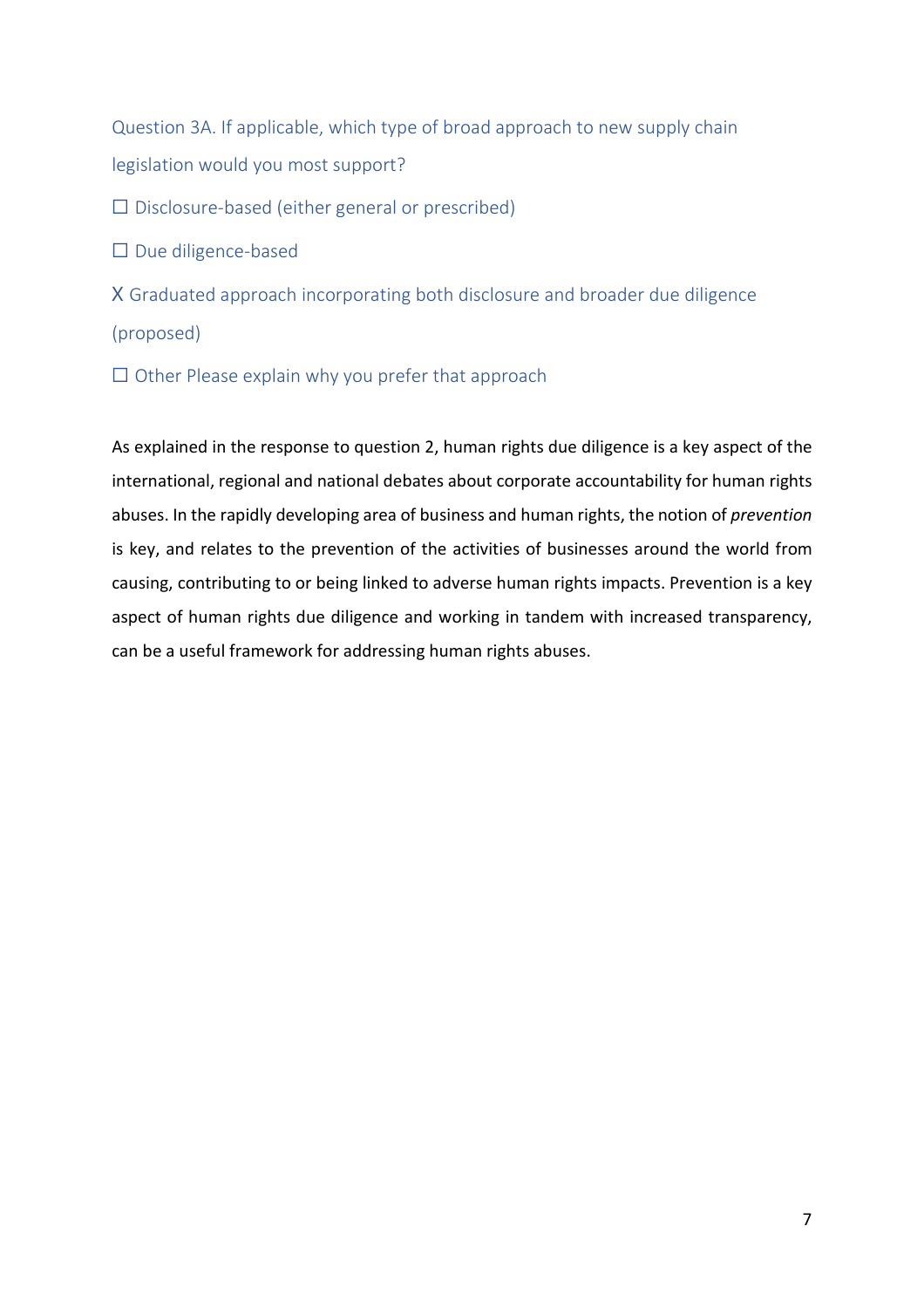Question 4. Do you agree that all entities should have to take reasonable and proportionate action if they become aware of modern slavery in their international operations and supply chains, and/or modern slavery or worker exploitation in their domestic operations and supply chains?

X Yes

☐ No

If you answered yes, please explain why. If you answered no, please explain why not.

The buying power and market influence of entities can be used as a tool that can supplement civil and criminal law enforcement. It is reasonable to assume that "larger" entities, in terms of annual revenue, not only have more buying power and market influence compared to "smaller" entities, but also have a larger social footprint through the scale of their operations and supply chains. While all entities therefore must take reasonable and proportionate action if they become aware of modern slavery in their operations and supply chains, "larger" entities can reasonably be expected to devote more attention and resources given their comparatively bigger social footprint. The expectation articulated in the UN Guiding Principles on Business and Human Rights that business enterprises should respect human rights applies to all entities, regardless of their size (UNGP14).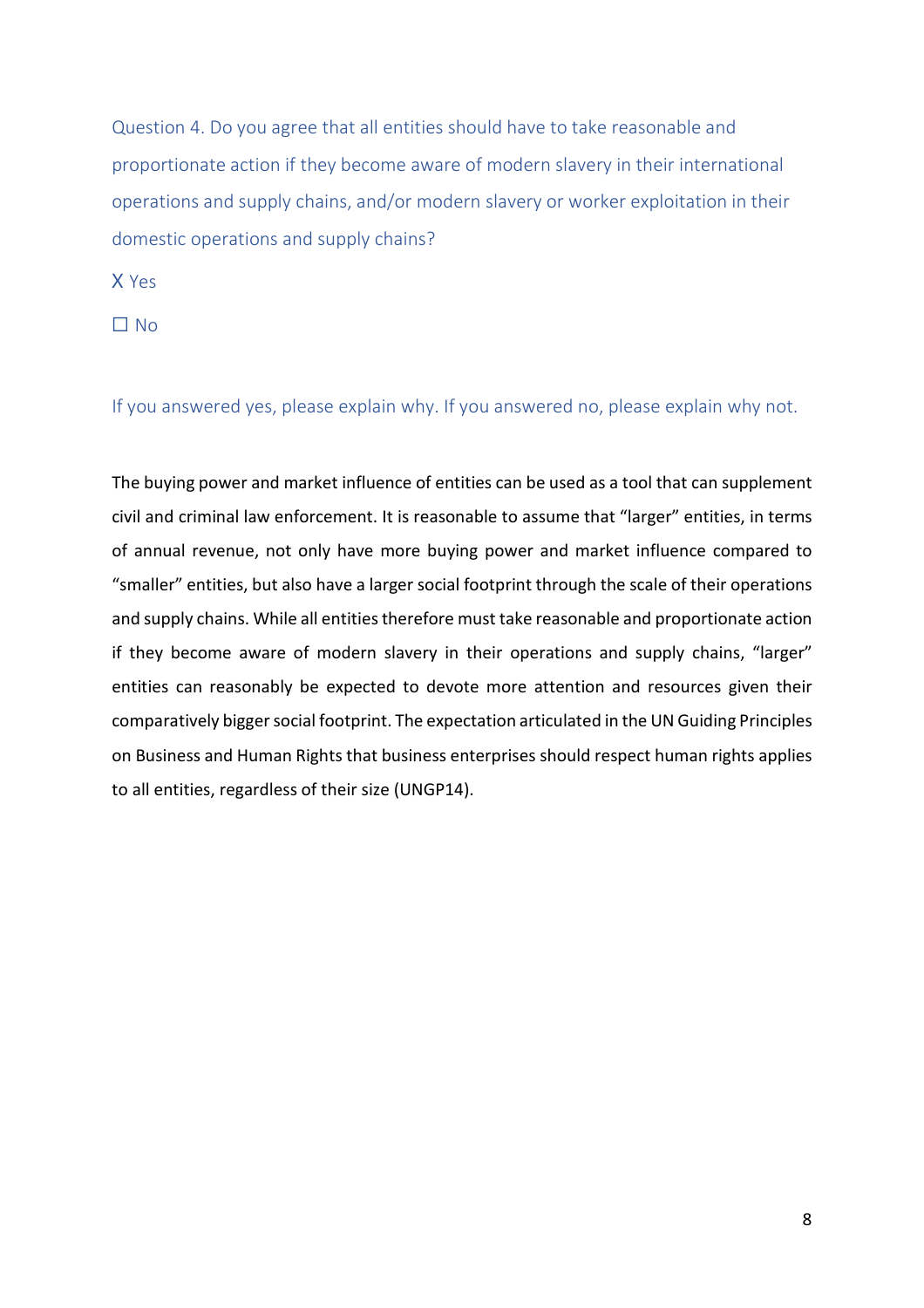### Question 5. What action(s) do you think would be reasonable and proportionate?

Providing transparency about potential modern slavery risks in operations and supply chains should be a baseline requirement. This requirement has been central to the many existing forms of transparency legislation that has been introduced in various jurisdictions. However, these disclosure-based requirements have resulted in a mixed performance by reporting entities

New Zealand should also be informed by the due diligence laws being introduced in Europe. For New Zealand to learn from the experience in other jurisdictions, it should consider the limited impact of existing transparency legislation while looking to developments in Europe, where there is an increased emphasis on due diligence.

This approach adds to the disclosure-based requirement, in that companies must also report on actions they have taken in response to risks and the progress of these actions. Such actions should be proportional to an entity's size and relative to the potential for severe human rights impacts because of, the industry it is in, and the risks-profile of business activities. For entities with a greater annual revenue and social footprint, it can reasonably be expected that additional attention and resources are devoted to due diligence.

In addition to this, New Zealand should draw inspiration from the Corporate Duty of Vigilance Law introduced in France in 2017, which makes entities liable for adverse human rights and environmental impacts which an effectively implemented due diligence plan would have prevented. This would provide additional incentive for entities to comply and creates an accountability mechanism in instances where harm to individuals and communities could have been avoided.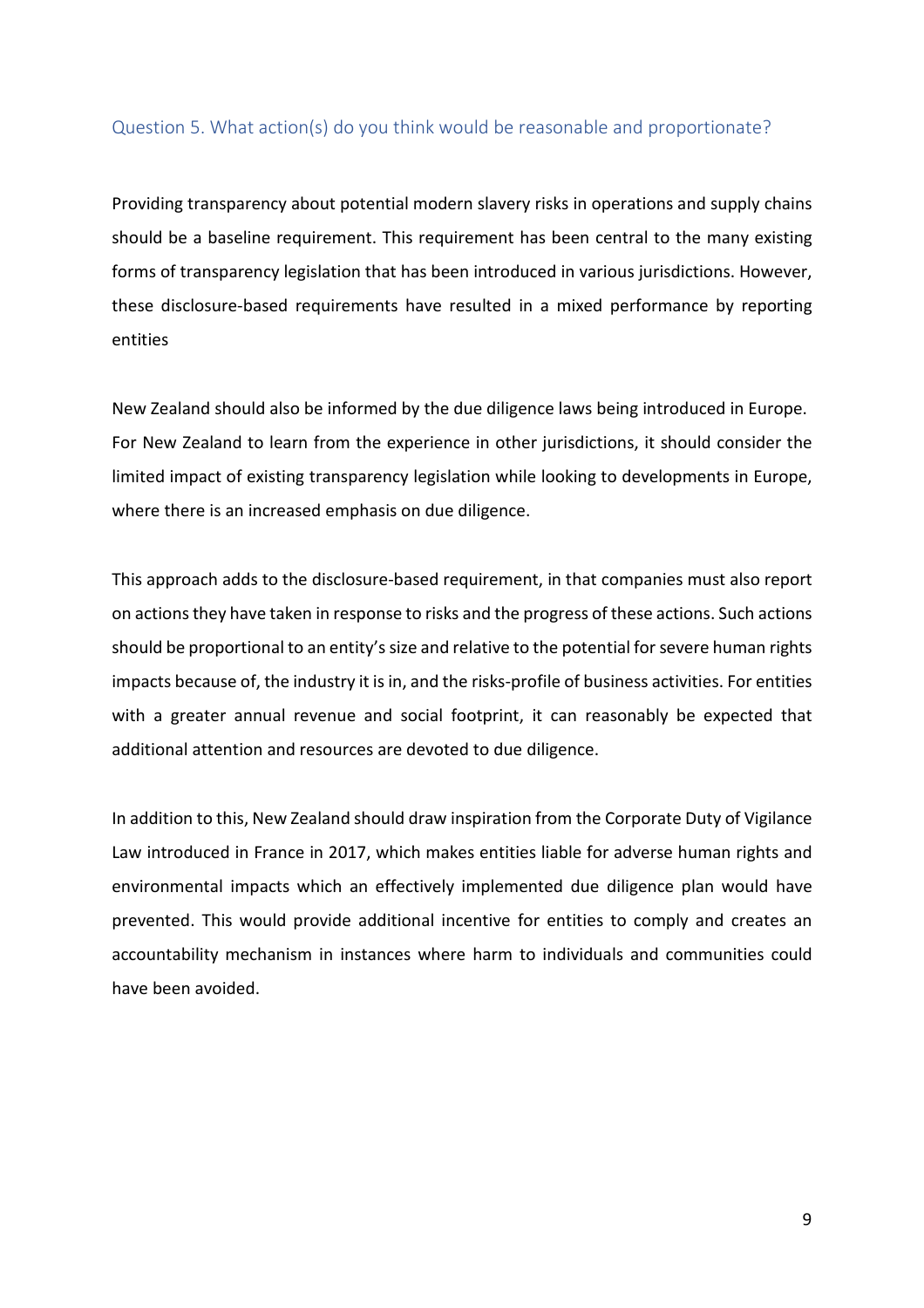Question 6. Do you agree that small and medium-sized entities should have a responsibility to undertake due diligence to prevent and mitigate modern slavery and worker exploitation in domestic operations and supply chains for New Zealand entities they have significant control or influence over?

X Yes

☐ No

If you answered yes, please explain why. If you answered no, please explain why not.

The sourcing of goods and services from domestic and overseas suppliers has become a hallmark of the modern economy. A potential consequence of this development is that entities can quickly lose oversight over working conditions as the number of tiers in the supply chain increase. Larger entities are more likely to have extended and complex supply chains that can span multiple jurisdictions and borders. Compounding the problem further is that sub-contracting arrangements may be initiated by small and medium size organisations who typically may not be the focus on legislations which have a higher threshold for reporting.

This does not mean, however, that small and medium-sized entities should not be held responsible for worker exploitation in domestic supply chains. Similar to large entities at the apex of supply chains, small and medium-sized entities can also act as "price-makers" for suppliers of goods and services. Any entity therefore - small, medium or large - that acts as a price-maker should ensure that they do not create cost-pressures that ultimately lead to noncompliance among "price-taking" suppliers.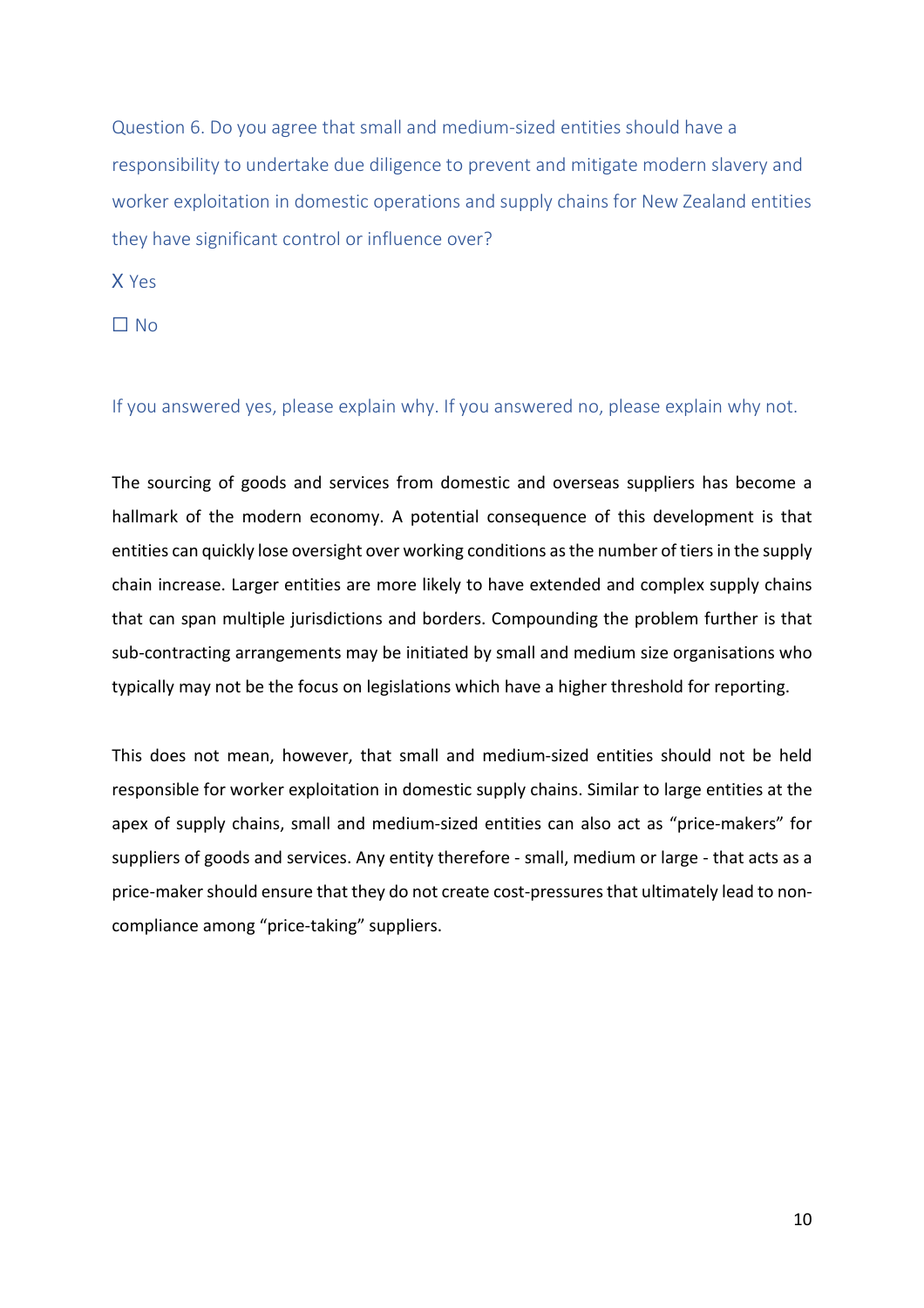Question 6A. What actions or measures do you think could be reasonable and proportionate for small and medium-sized entities to meet domestic due diligence obligations? Do you think those actions would be reasonable and appropriate generally, or in specific contexts?

Small and medium-sized entities can reasonably be expected to:

- Identify modern slavery risks in their operations and supply chains, on the basis of risks factors such as risk profile of the industry, the regions in which they are active, and the kinds of goods and services that they procure;
- Take steps, proportionate to their buyer-power and market influence, to mitigate these risks, and periodically report against the progress that is being made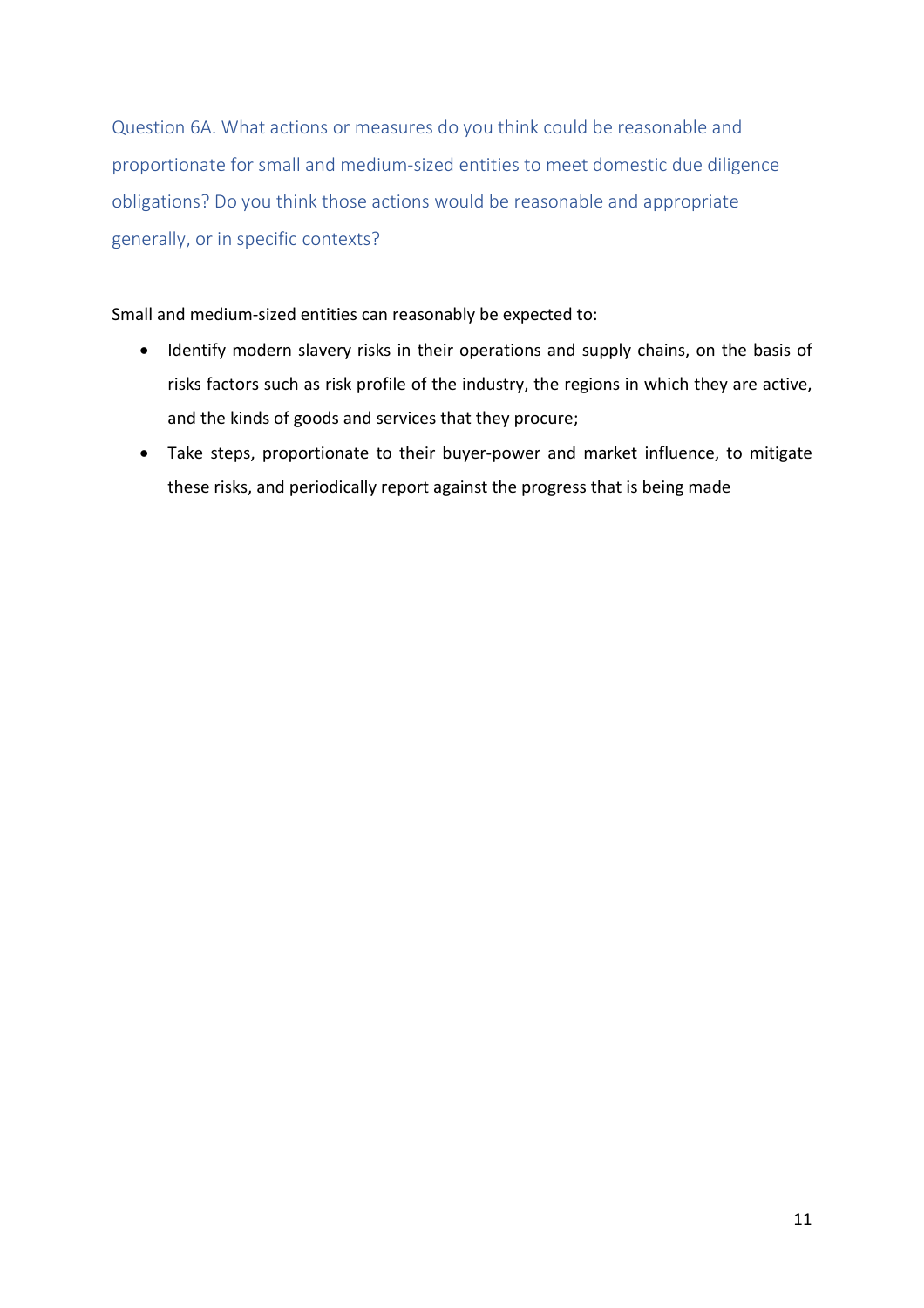Question 7. Do you agree that 'medium' and 'large'-sized entities should be required to annually report on the due diligence they are undertaking to address modern slavery in their international operations and supply chains, and modern slavery and worker exploitation in their domestic operations and supply chains?

X Yes

☐ No

If you answered yes, please explain why. If you answered no, please explain why not.

International legislative developments show that it is no longer an option for entities to procure goods and services solely on the basis of cost, without further scrutiny concerning the circumstances in which goods are produced or services are provided. At time of writing, 81 reporting entities under the Australian Modern Slavery Act are headquartered in New Zealand [\(https://modernslaveryregister.gov.au/statements/\)](https://modernslaveryregister.gov.au/statements/) and although less easily quantifiable, several New Zealand companies are also required to report under the UK Modern Slavery Act (see, e.g.[: https://puresouth.co.uk/assets/uploads/files/Modern-Slavery-](https://puresouth.co.uk/assets/uploads/files/Modern-Slavery-Policy-December-2020.pdf)[Policy-December-2020.pdf\)](https://puresouth.co.uk/assets/uploads/files/Modern-Slavery-Policy-December-2020.pdf). Given the strong trade links between Australia and New Zealand, Australian purchasers will already be engaging with their New Zealand suppliers in complying with the Australian Modern Slavery Act. Therefore, New Zealand businesses are already becoming familiar with this legislative trend and the need to examine modern slavery risks.

The United States Department of Labor's *List of Goods Produced by Child Labor or Forced*  Labor, which contains goods produced by child labour or forced labour, provides a good illustration. As of June 23, 2021, the list comprises 156 goods from 77 countries. The broad range of goods and countries included on the list clearly exemplifies the modern slavery risks associated with a considerable number of commodities, and hence the risk that companies are may be connected to modern slavery through their supply chains.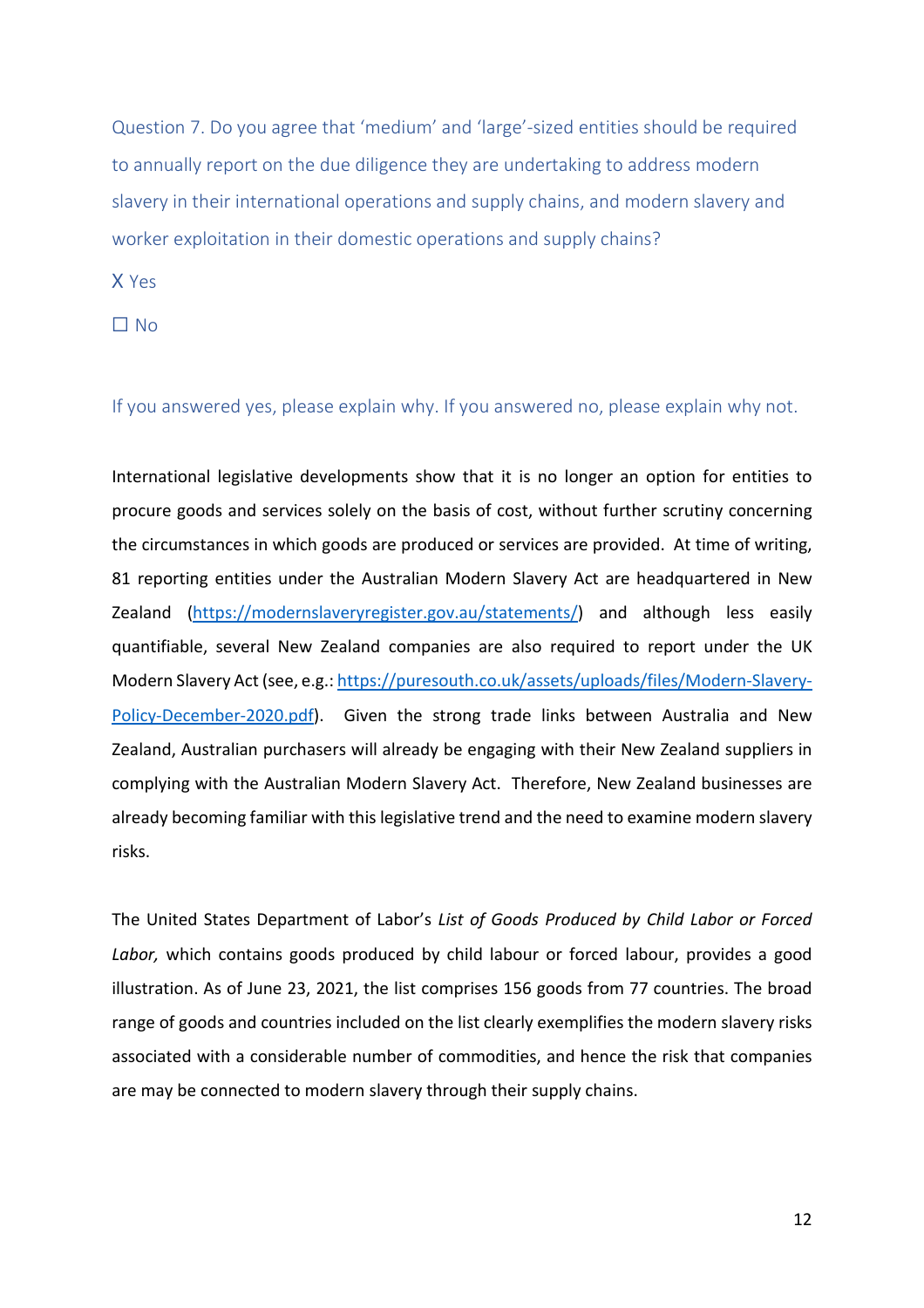Consequently, medium and large entities, especially those sourcing across borders, should undertake due diligence. However, although domestic supply chains on New Zealand shores have a comparatively minimal risk of being tainted by modern slavery, there are not entirely free of risk. For example, domestic industries with a low-barrier of entry for workers, characterised by low wages and high cost-pressure created by price-makers, with a sizeable cohort of temporary visa holders, have a significant risk profile. Medium and large entities should therefore also be required to apply due diligence when they are active in, or source from, industries with a high-risk profile.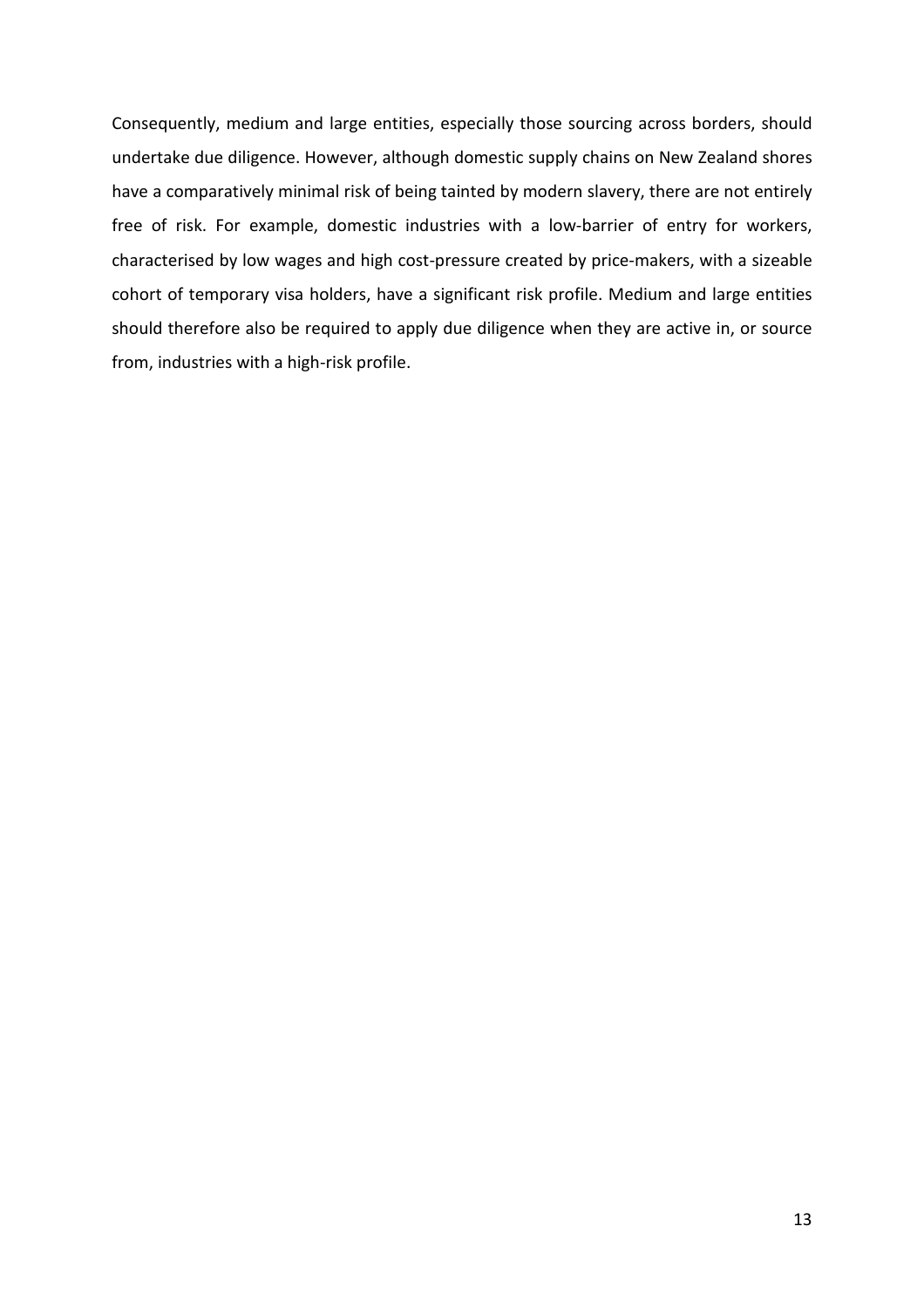Question 7A. What information should be compulsory for entities to provide in their annual disclosures?

- A profile of the entity's workforce in its operations, broken down by age, gender, type of contract and visa-status;
- A supplier overview, which details goods and services sourced, and from what geographical location, with emphasis on high risks goods, services and locations;
- A comprehensive risk assessment of the entity's operations and supply chains;
- If a due diligence law is adopted, annual disclosures should include the due diligence measures adopted. The French Act provides as follows regarding due diligence measures: 'to allow for risk identification and for the prevention of severe violations of human rights and fundamental freedoms, serious bodily injury or environmental damage or health risks resulting directly or indirectly from the operations of the company and of the companies it controls... as well as from the operations of the subcontractors or suppliers with whom it maintains an established commercial relationship, when such operations derive from this relationship'.
- An overview of steps that were taken to address these risks, including a progress report and an overview of follow-up actions;
- A grievance mechanism to allow workers and third parties to anonymously and confidentially report workplace abuse;
- A remediation plan that details the entity's actions in instances where labour exploitation (or other human rights abuses depending on the scope of the Act) is uncovered, including what steps are taken to ensure the well-being of the individual or group that is impacted;
- Specific analysis of how impacts on children, women, migrant workers, people with disabilities, and Indigenous peoples have been considered by the reporting entity;
- A detailed case study of process and procedures followed for sourcing from a highrisk country including a candid disclosure of breaches identified in the supply chain;
- Any modern slavery and risk management frameworks that the organisation has developed and comments on its efficacy.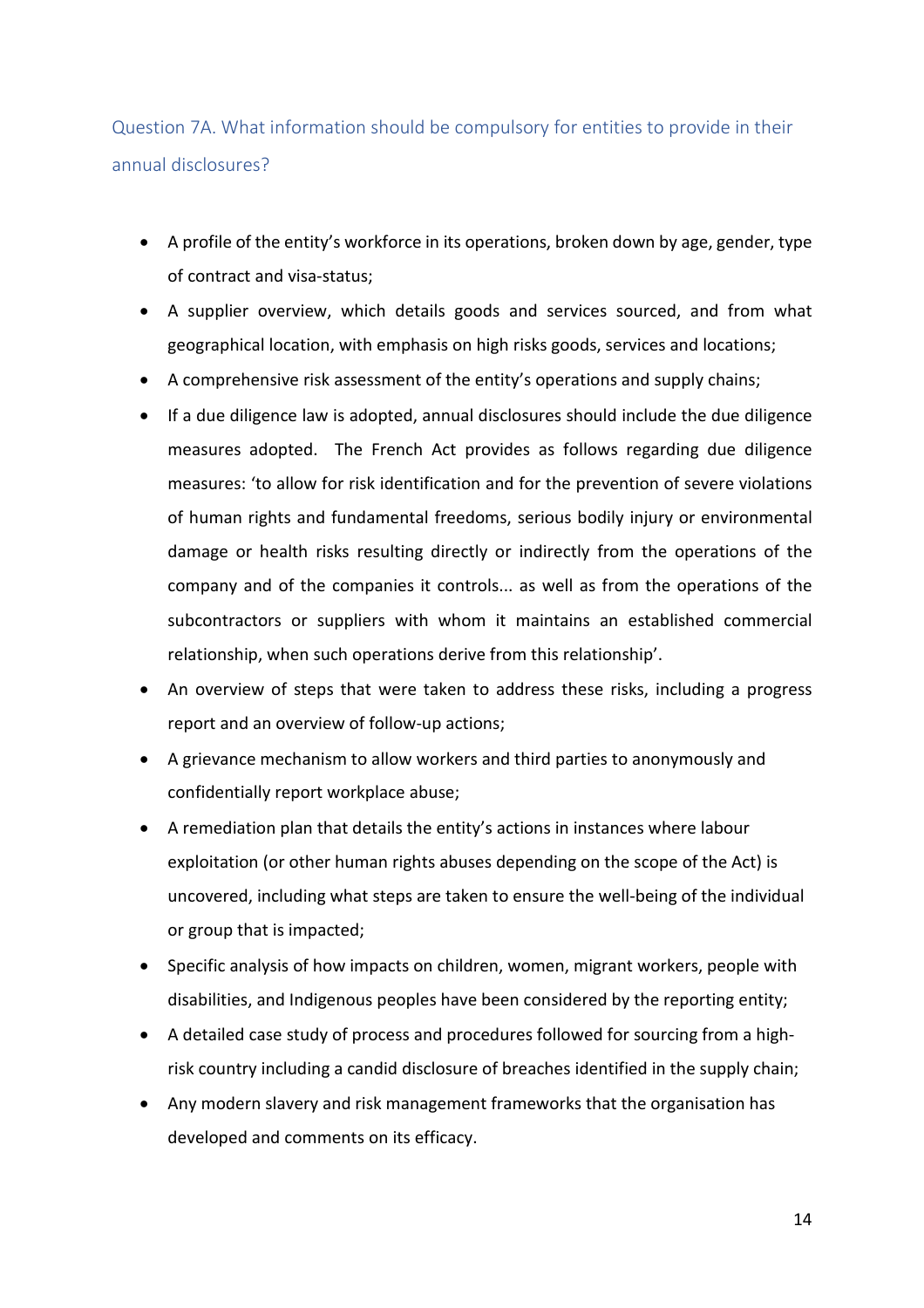Question 8. Do you agree that 'large'-sized entities should be required to meet due diligence obligations to prevent and mitigate modern slavery in their international operations and supply chains, and modern slavery and worker exploitation in their domestic operations and supply chains?

X Yes

### ☐ No

If you answered yes, please explain why. If you answered no, please explain why not.

The international legislative developments show that it is no longer an option for entities to procure good and services solely based on cost. Once every two years, the US Department of Labor produces its *List of Goods Produced by Child Labor or Forced Labor,* which contains goods produced by child labour or forced labour. As of June 23, 2021, the list comprises 156 goods from 77 countries. Given the range of goods and countries included on the list, large entities sourcing across borders, should undertake due diligence.

While *domestic* supply chains on New Zealand shores have a comparatively lower risk of being tainted by modern slavery, they are not entirely free of risk. For example, domestic industries such as fruit production with a low-barrier of entry for workers, characterised by low wages and high cost-pressure created by price-makers, with a sizeable cohort of temporary visa holders, have a significant risk profile. Large entities should therefore also be required to apply due diligence when they are active in, or source from, industries with a high-risk profile.

Large entities are more likely to have extended and complex supply chains that can span multiple jurisdictions and borders. Large entities have a great amount of buying power and market influence act as "price-makers" for suppliers of goods and services. Given their influence, large entities should ensure they do not create cost-pressures that lead to noncompliance among "price-taking" suppliers.

Inclusion of worker exploitation is important as modern slavery is well established as a spectrum or continuum, with exploitation being on that continuum.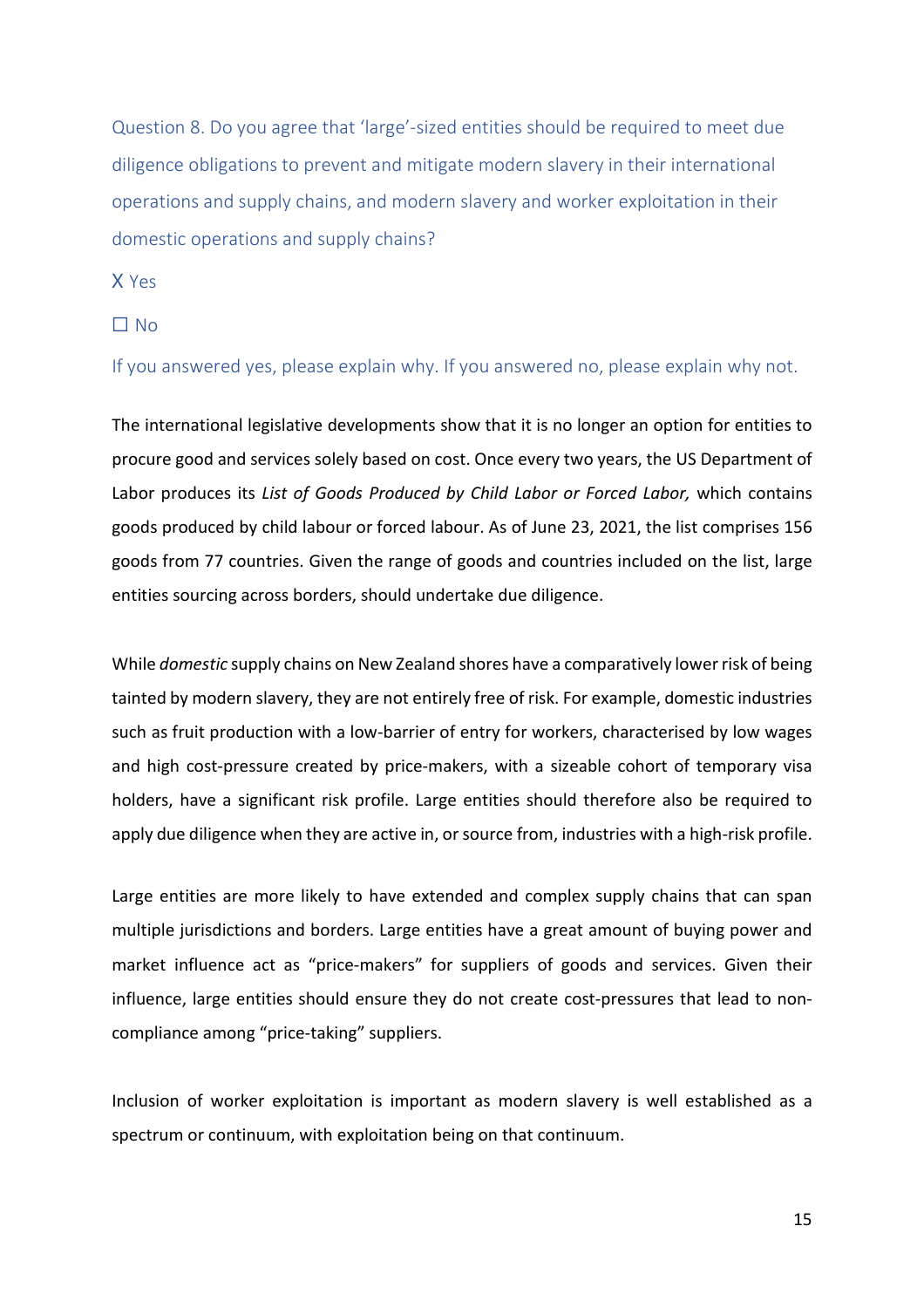Question 8A. What actions or measures do you think could be appropriate for large entities to meet domestic and international due diligence obligations? Do you think those actions would be reasonable and proportionate generally, or in specific contexts?

Large entities can reasonably be expected to:

- Identify modern slavery risks in their operations and supply chains, based on risks factors such as risk profile of the industry, the regions in which they are active, and the kinds of goods and services that they procure;
- Take steps, proportionate to their buyer-power and market influence, to mitigate these risks, and periodically report against the progress that is being made;
- Be liable for adverse impacts which an effectively implemented due diligence plan would have prevented.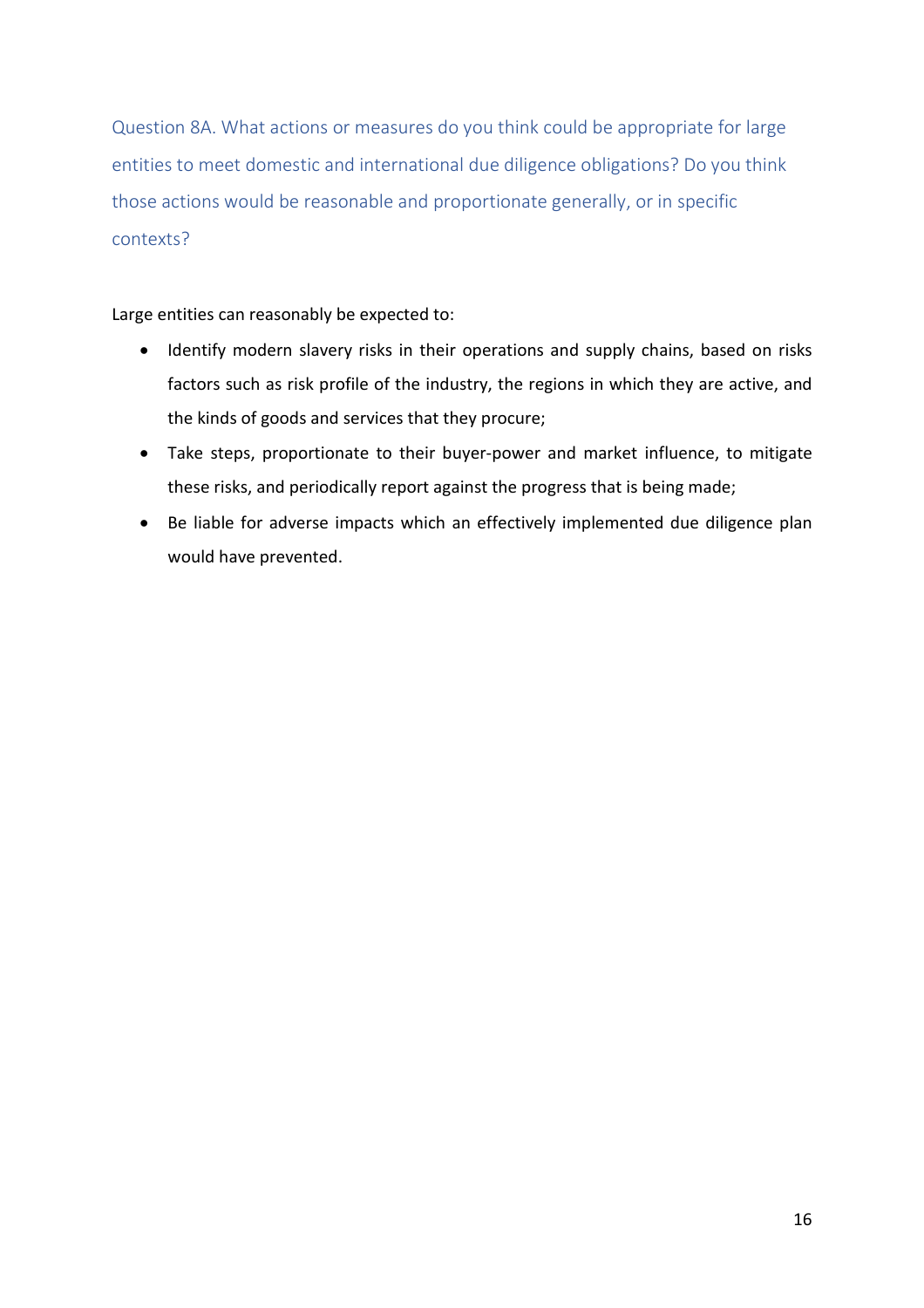# Question 9. How far across an entity's operations and supply chains should expectations to undertake due diligence apply?

We support a 'progressive realisation' approach to the implementation of the proposed law to allow reporting entities time to adapt and develop policies, procedures and systems. For example, in initial reporting period(s), first tier suppliers could be in scope, with further tiers of the supply chain added in subsequent reporting periods. There is also strong rationale for a risk-based approach to this incremental implementation, whereby a percentage – (for example) of high-risk suppliers are targeted initially and additional scope is added based on identified risks, rather than a particular tier of the supply chain.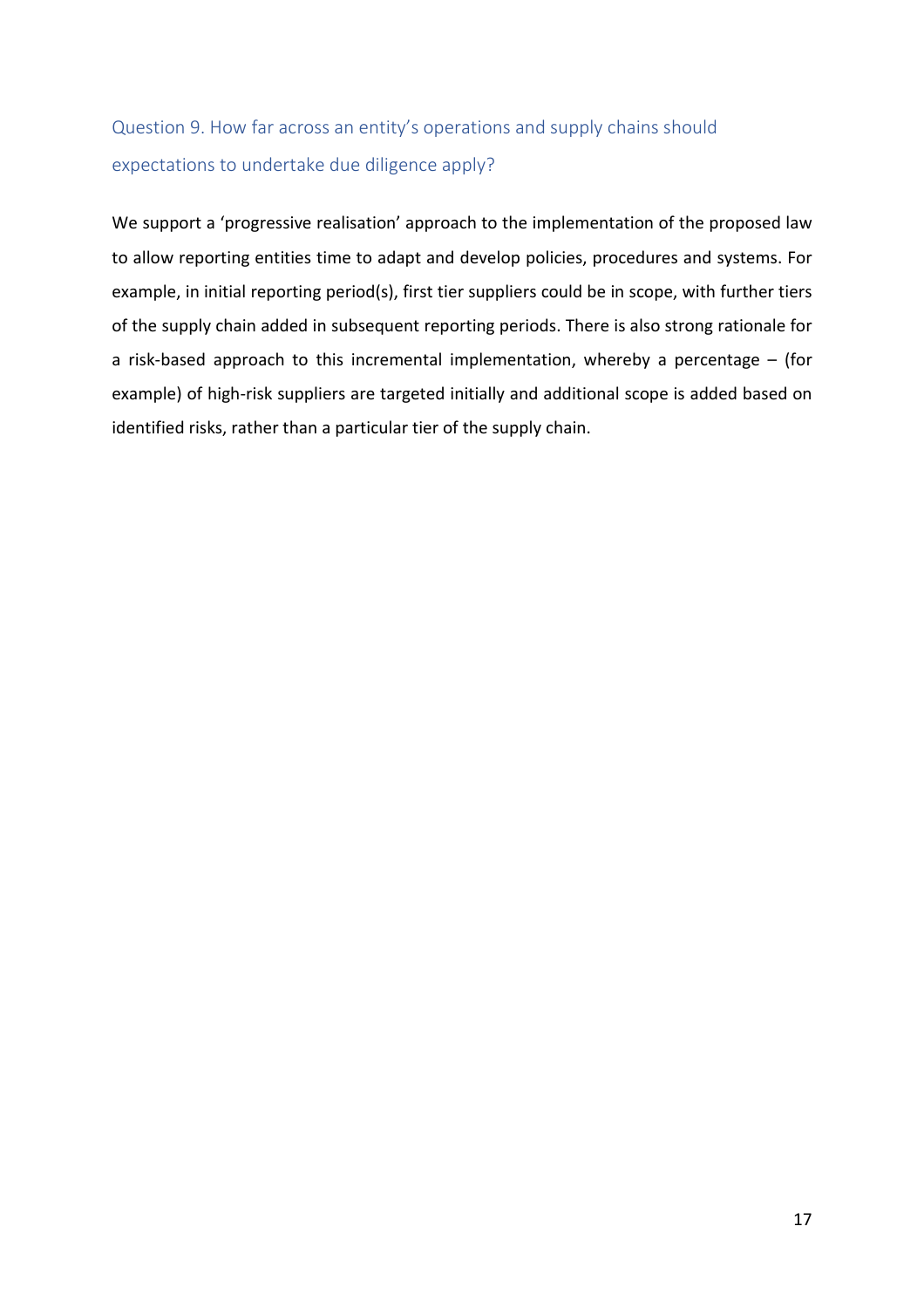## Question 9A. What could reasonable due diligence activity look like at different supply chain tiers, and how could this be defined or reflected in the legislation?

The design of the legislation will depend on what is in scope but it is likely that the Act would include high level provisions that are accompanied by regulations that are more granular and detailed. Other jurisdictions (Australia, UK) have accompanied the Act with guidance for reporting entities which has been found to be helpful.

Other due diligence laws have included up to three tiers of the supply chain. For example, the French Droit de Vigilance includes companies that are directly and indirectly controlled, with no limits to the chain of control, over which a company exercises a decision-making power, whether they are direct subsidiaries [filles], second tier subsidiaries [petites-filles], or third tier subsidiaries [arrières-petites-filles], etc. (S. Schiller, Exégèse de la loi relative au devoir de vigilance des sociétés mères et entreprises donneuses d'ordre: JCP E 2017, 1193, § 5). Other models, such as the recent German Supply Chain Due Diligence Act applies primarily to direct suppliers only. For indirect suppliers, companies only have to carry out a risk analysis if they have "proven knowledge" of human rights violations. The International Federation for Human Rights describes this model as 'regrettable, since it is well known that most human rights violations occur at the beginning of the supply chain'. We agree that a full value chain, or at least a system prioritised based on risk is preferable to a system differentiated by 'tiers'.

Research by the European Financial Reporting Advisory Group ('Final Report Proposals for a Relevant and Dynamic EU Sustainability Reporting Standard Setting', February 2021) on the development of the EU Sustainability Directive highlights the importance of 'full value chain' sustainability reporting - not constrained to matters only within the reporting entity's control. They note that the UN Guiding Principles on Business and Human Rights and the OECD Guidelines for Multinational Enterprises also envisage companies' responsibility to prevent harm to people and the environment not only based 'control' or 'influence' over an activity but linked to risk (or actual) adverse human rights or environmental impact directly linked to operations, products or services - or through business relationships (including value chain). The focus then shifts to what can reasonably be done to mitigate the impact, using 'leverage'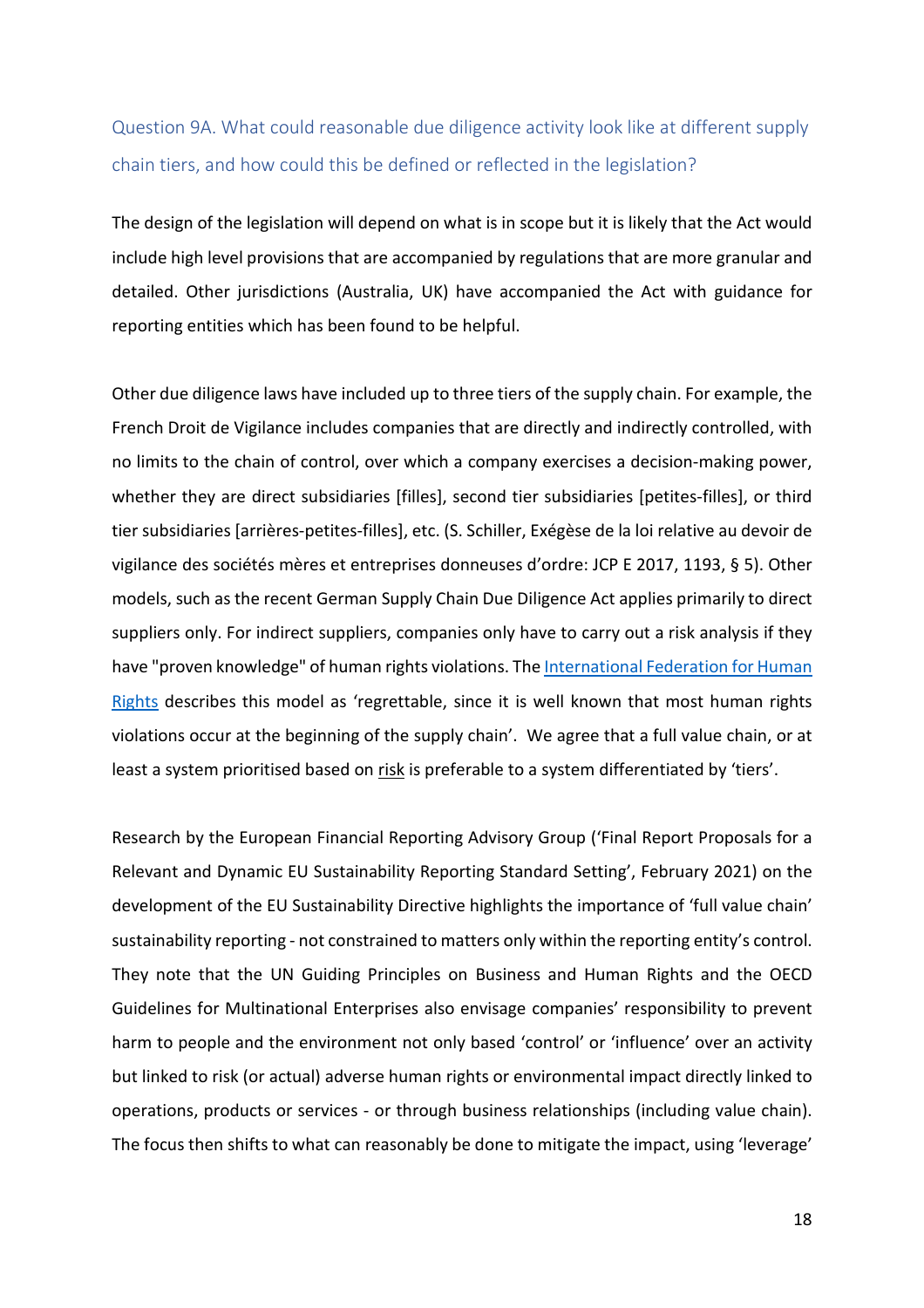to effect change. Priority then is given to impacts based on assessing gravity, scope and options for remedy.

In terms of useful Australian due diligence models, one example is the Illegal Logging Prohibition Act of 2012 from Australia which incorporates due diligence requirements that obligate the importers and processors of timber into Australia to initiate verification and certification processes aimed at ensuring the imported timber had not been illegally logged. If an importer or processor intentionally, knowingly, or recklessly imports or processes illegally logged timber, they could face significant penalties, including up to five years imprisonment and/ or heavy fines; however, the criminal penalties do not apply to noncompliance with the due diligence requirements. The regulations attached to the Act provide clear guidance as to what will constitute compliance with the due diligence requirements.

The *Illegal Logging Prohibition Amendment Regulation* 2012 provides that: step 1 is information gathering (the importer must obtain as much of the prescribed information as is reasonably practicable); step 2 is an option process that involves assessing and identifying risk against a prescribed timber legality framework (section 11) or a country-specific guideline (once they are prescribed); step 3 is risk assessment (section 13); and, step 4 is risk mitigation (section 14), which should be adequate and proportionate to the identified risk. Illegally logged timber is defined broadly in the *Illegal Logging Prohibition Act* 2012 (Cth) as timber 'harvested in contravention of laws in force in the place (whether or not in Australia) where the timber was harvested' (Section 7).

While narrowly targeted on a single sector, the Act has both an environmental and human rights focus as the impacts of illegally logged timber can be widespread.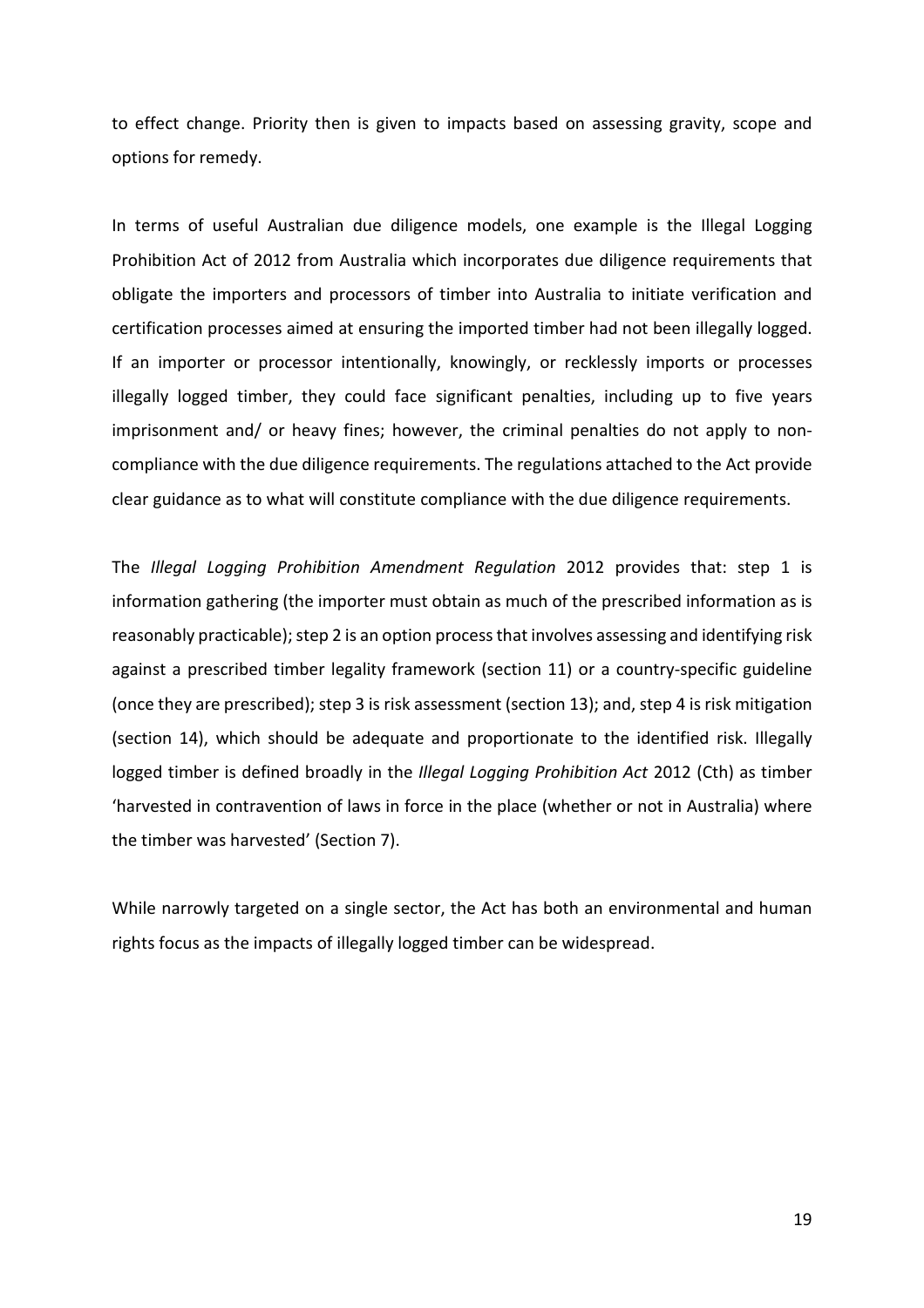Question 10. Are there any types of entities that should not be included in this legislation? If so, please specify and explain why they should not be included.

No, although a differentiated and proportionate obligations on different sizes of reporting entities is reasonable, as proposed in a previous question.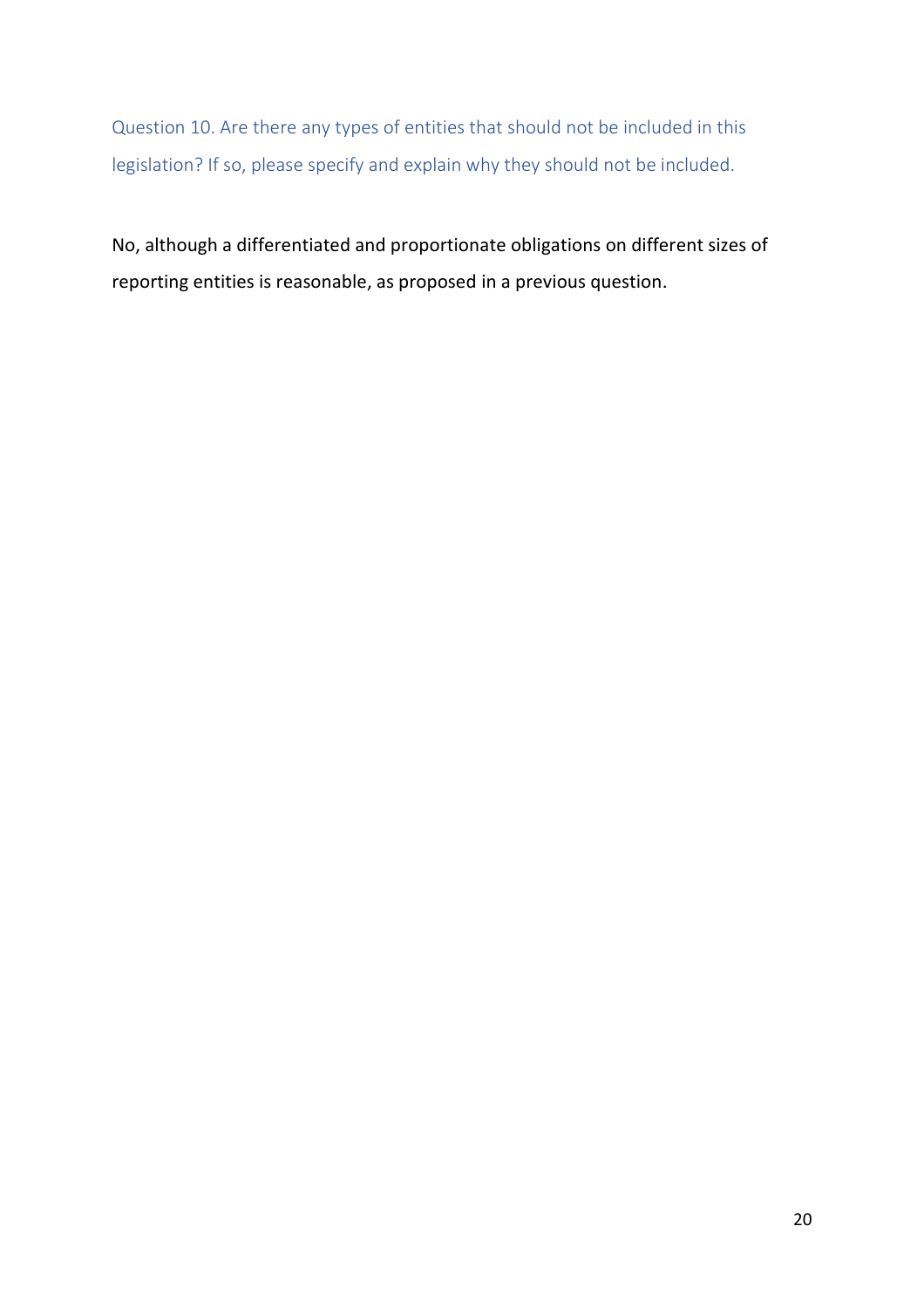Question 11. Do you agree that 'medium' and 'large' entities should be defined based on revenue?

☐ Yes

☐ No

☐ Other

## Please explain your view

No specific comment here, please see response to Question 13.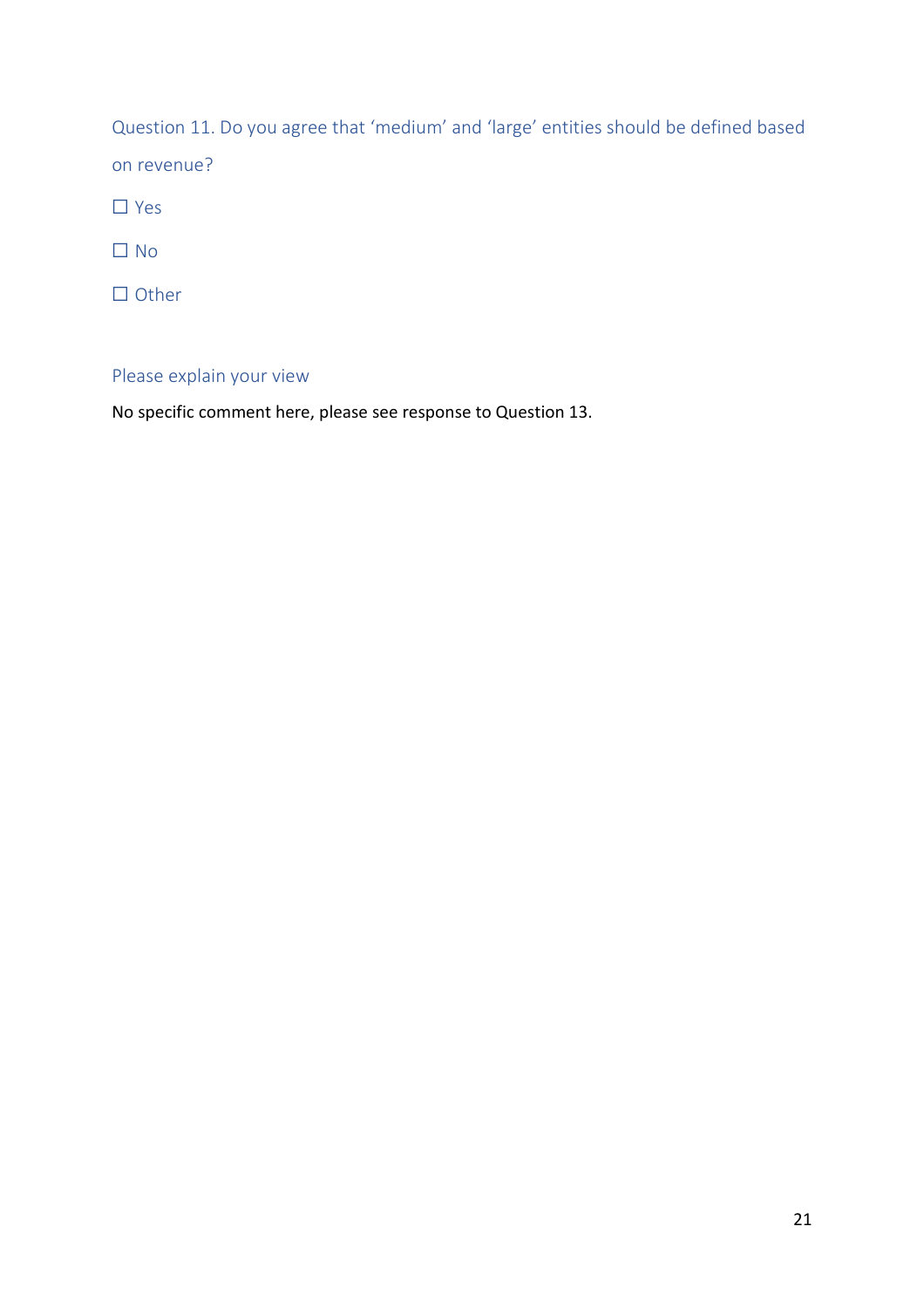Question 12. What do you think the revenue threshold for defining a medium-sized entity should be? Please specify what you think the amount should be and explain why.

No specific comment here, please see response to Question 13.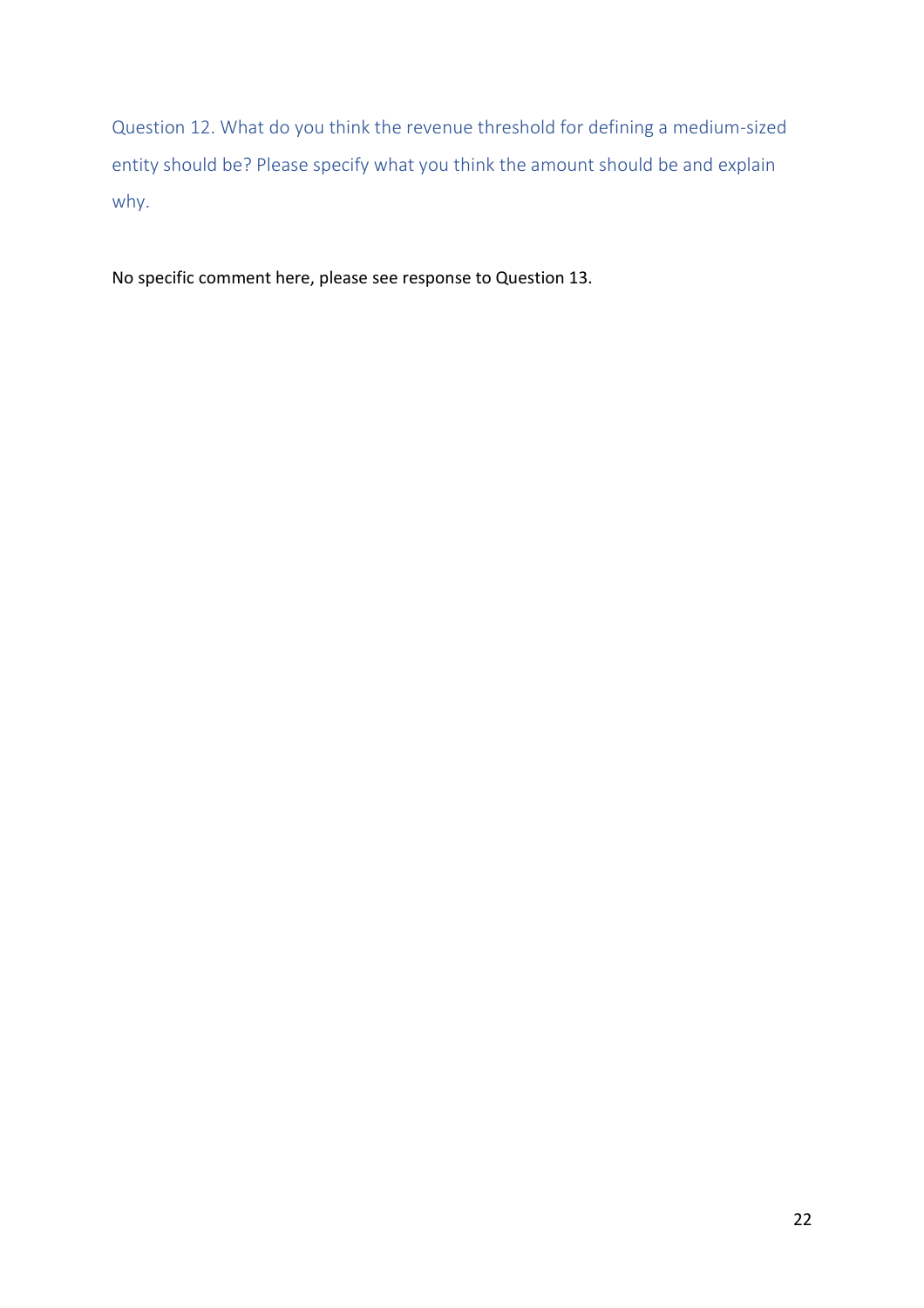Question 13. What do you think the revenue threshold for defining a large-sized entity should be? Please specify what you think the amount should be and explain why.

There are a number of models that can be adopted here. The UK and Australia use a turnover threshold (£36 million or more and\$100 million or more respectively). The French Act applies to businesses with at least 5,000 employees itself and in its subsidiaries whose registered office is located within French territory; or at least 10,000 employees itself and in its subsidiaries whose registered office is located within French territory or abroad. The proposed EU Directive uses a hybrid of these:

- Group 1: all EU limited liability companies of substantial size and economic power (with 500+ employees and EUR 150 million+ in net turnover worldwide).
- Group 2: Other limited liability companies operating in defined high impact sectors, which do not meet both Group 1 thresholds, but have more than 250 employees and a net turnover of EUR 40 million worldwide and more. For these companies, rules will start to apply 2 years later than for group 1.

The thresholds (monetary or employee numbers) may indicate the size of the business and its ability to undertake risk assessment and comply with the requirements of the Acts but they do not tell us anything about the risks inherent in the nature of the business. The proposed EU model is cognisant of risk in Group 2 - 'defined high impact sectors'. In terms of effectiveness, we argue that for a law that is primarily risk focused, it is valid to prioritise businesses in higher risk sectors - if there is to be any differentiation or threshold approach used.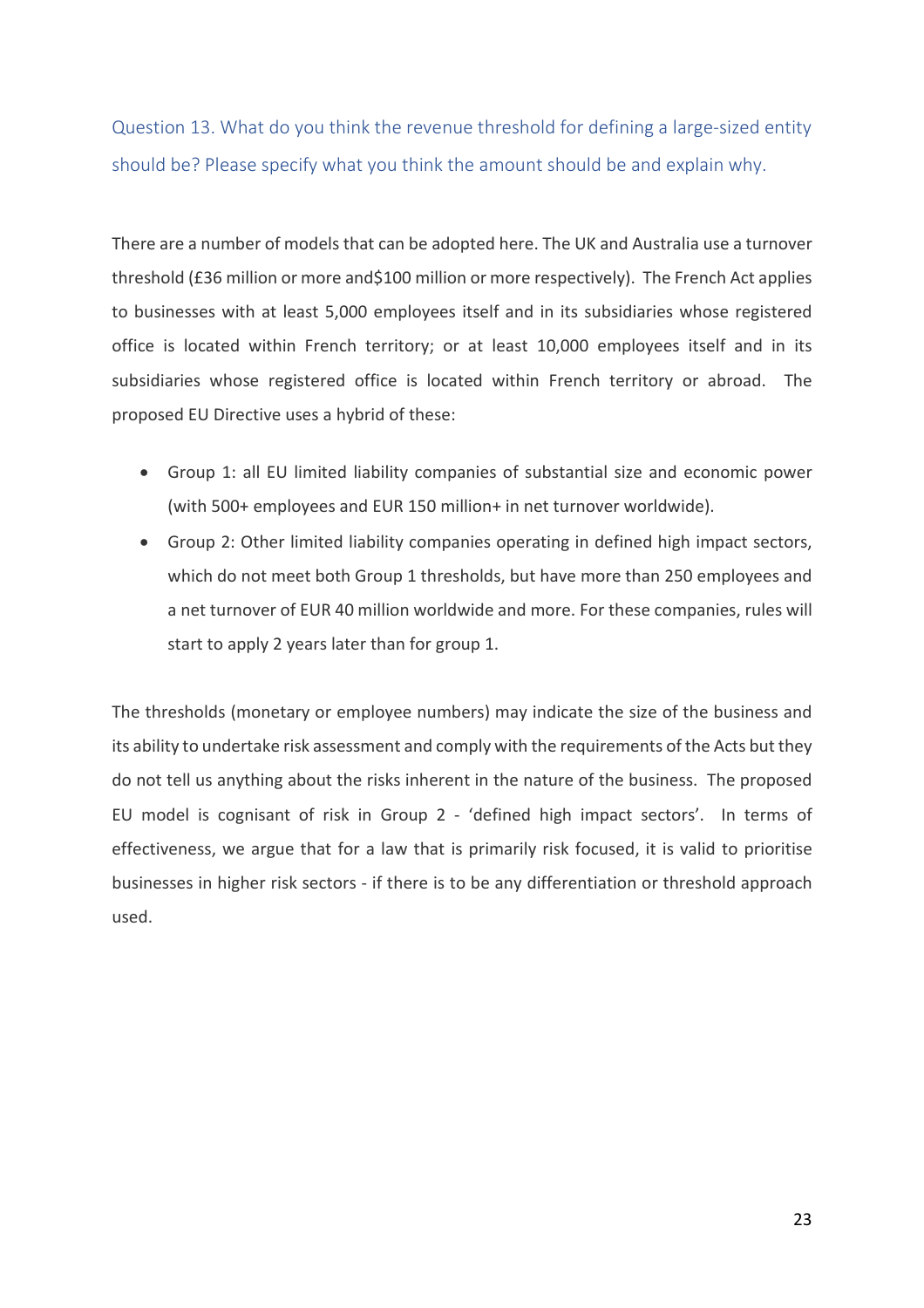Question 14. How could the proposals and/or the implementation of the proposals better reflect Kaupapa Māori and Te Tiriti o Waitangi principles?

Indigenous peoples in New Zealand are best placed to comment on the relevant principles; however, it is worth noting that there is scope to improve on existing modern slavery and due diligence laws with regard to Indigenous peoples. Although Indigenous peoples globally are often disproportionately negatively impacted by business activities, specific consideration of Indigenous communities is absent from the Australian Modern Slavery Act and associated guidance. There are useful resources such as the Briefing Paper of the Indigenous Peoples Rights International (IPRI) on Indigenous Peoples, Human Rights and Business Activities. (

[https://iprights.org/images/resources/downloadables/BRIEFING%20BHR%20apr22%20Final](https://iprights.org/images/resources/downloadables/BRIEFING%20BHR%20apr22%20Final.pdf) [.pdf](https://iprights.org/images/resources/downloadables/BRIEFING%20BHR%20apr22%20Final.pdf) )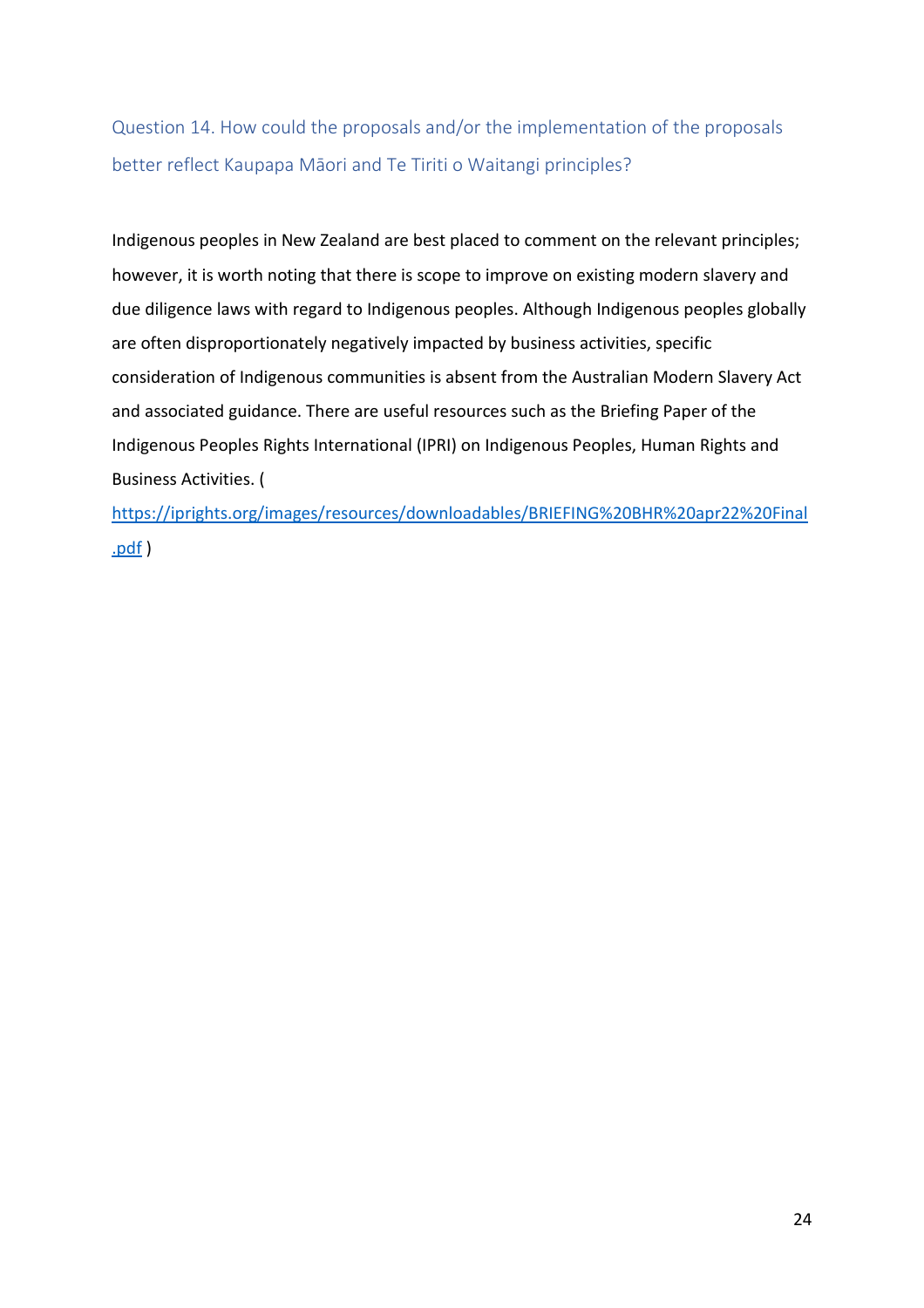Question 15. Are you aware of any disproportionate impacts (positive or negative) this legislation could have on Māori entities? Please explain what impacts may apply, if any.

Not an area we are able to comment upon.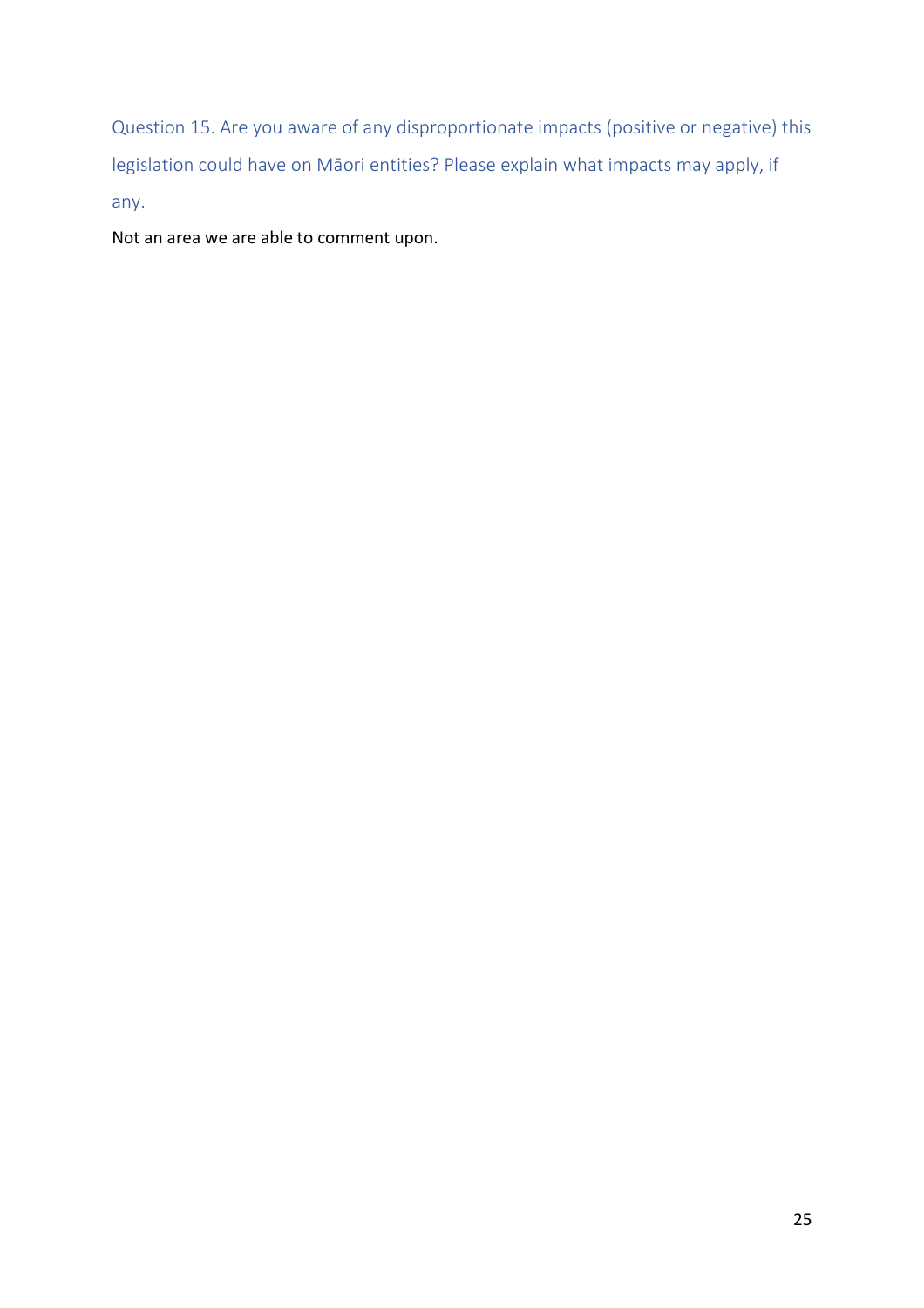Question 16. Are you aware of any disproportionate impacts (positive or negative) this legislation could have on Māori individuals? Please explain what impacts may apply, if any.

Not an area we are able to comment upon.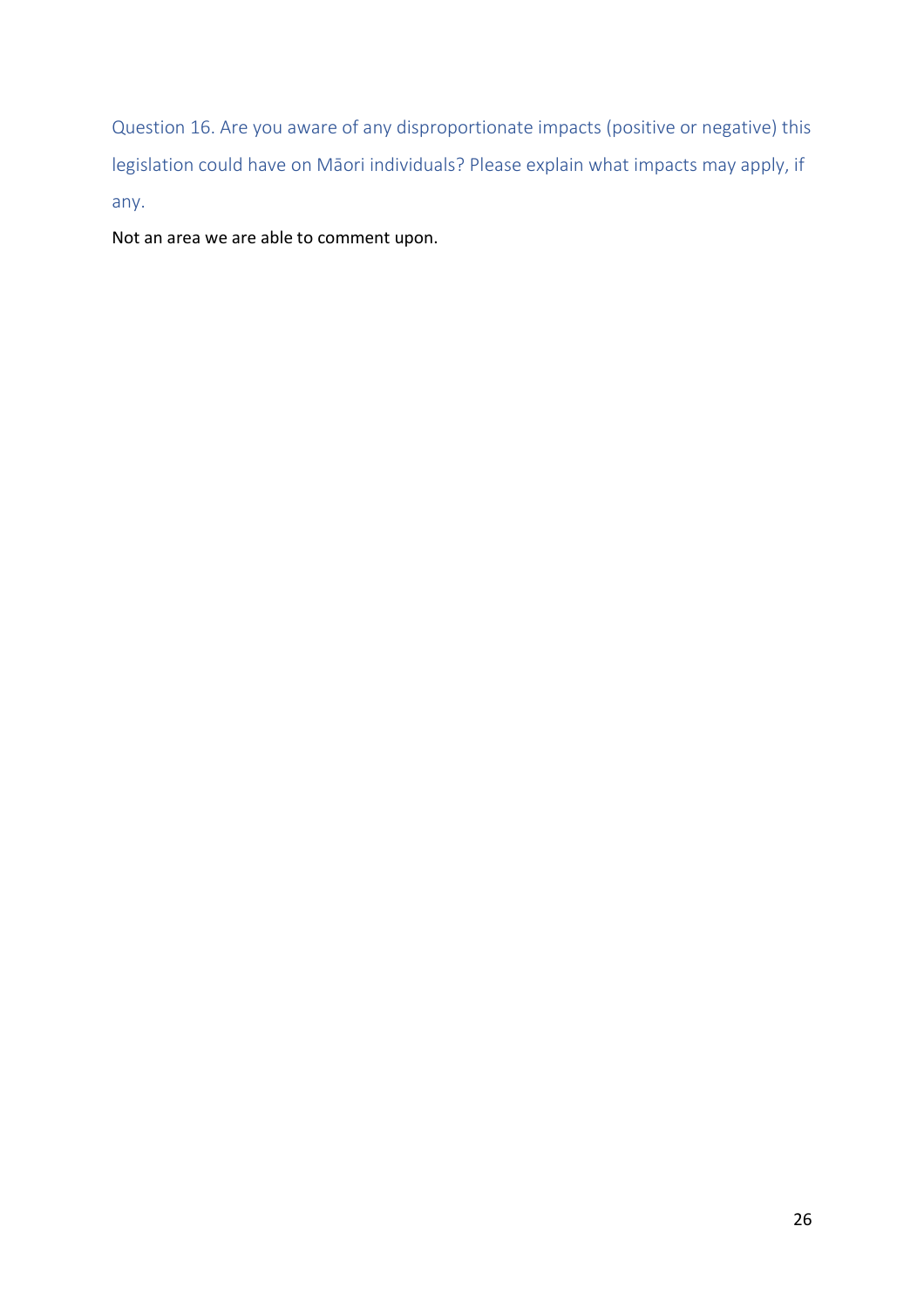### Question 17. What types of non-compliance should lead to enforcement action?

Given the proposed staggered approach, which requires less onerous actions from smaller entities and places additional obligations onto larger entities, it is reasonable to expect that entities in each category comply with all requirements articulated by the Act.

At the very least entities can be expected to demonstrate "technical" compliance, meaning that they provide publicly available evidence that all requirements have been met. Failure to demonstrate technical compliance should lead to enforcement action.

Non-compliance for omission of basic reporting data can be minimised through use of an online submissions portal whereby incomplete reports cannot be submitted. See McGaughey (2021 https://www.tandfonline.com/doi/abs/10.1080/1323238X.2021.1962788)

However, as entities should be encouraged to go beyond mere technical compliance, there is a need to scrutinise the degree of "substantial" compliance. This means that the actions by entities should be scrutinised in terms of quality. Entities that display technical compliance but do so in a way that is not meaningful (I.e a "box-ticking exercise") should be subject to enforcement action.Due diligence obligations can also offer additional options for 'enforcement' by communities and civil society (see French Droit de Vigilance).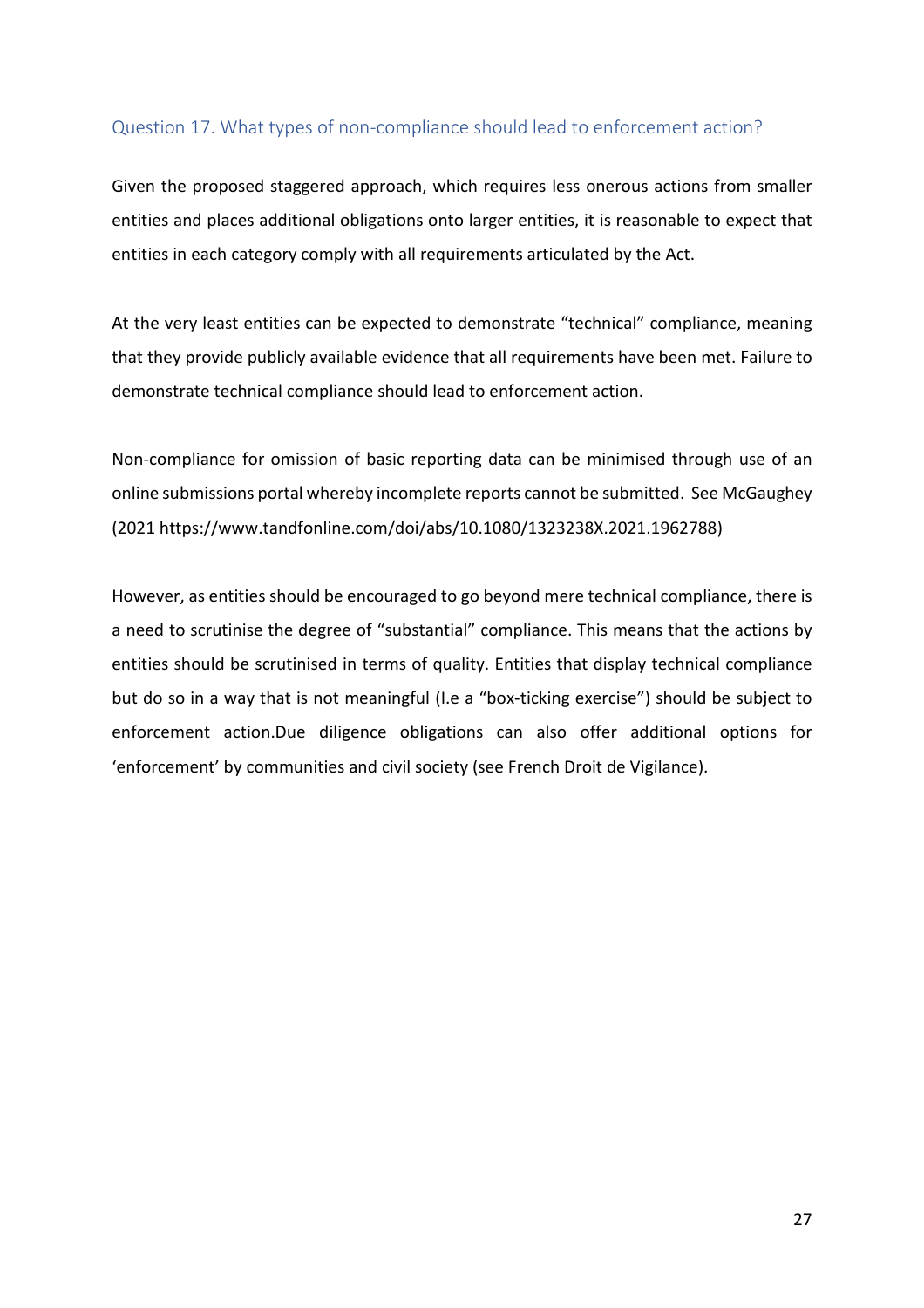Question 18. Do you think there should be different offences and tools to deal with non-compliance with different obligations (such as for disclosure versus due diligence)? Should these differ depending on the size of the entity (or other factors, such as whether an entity is run by volunteers)?

Refer to response in previous question.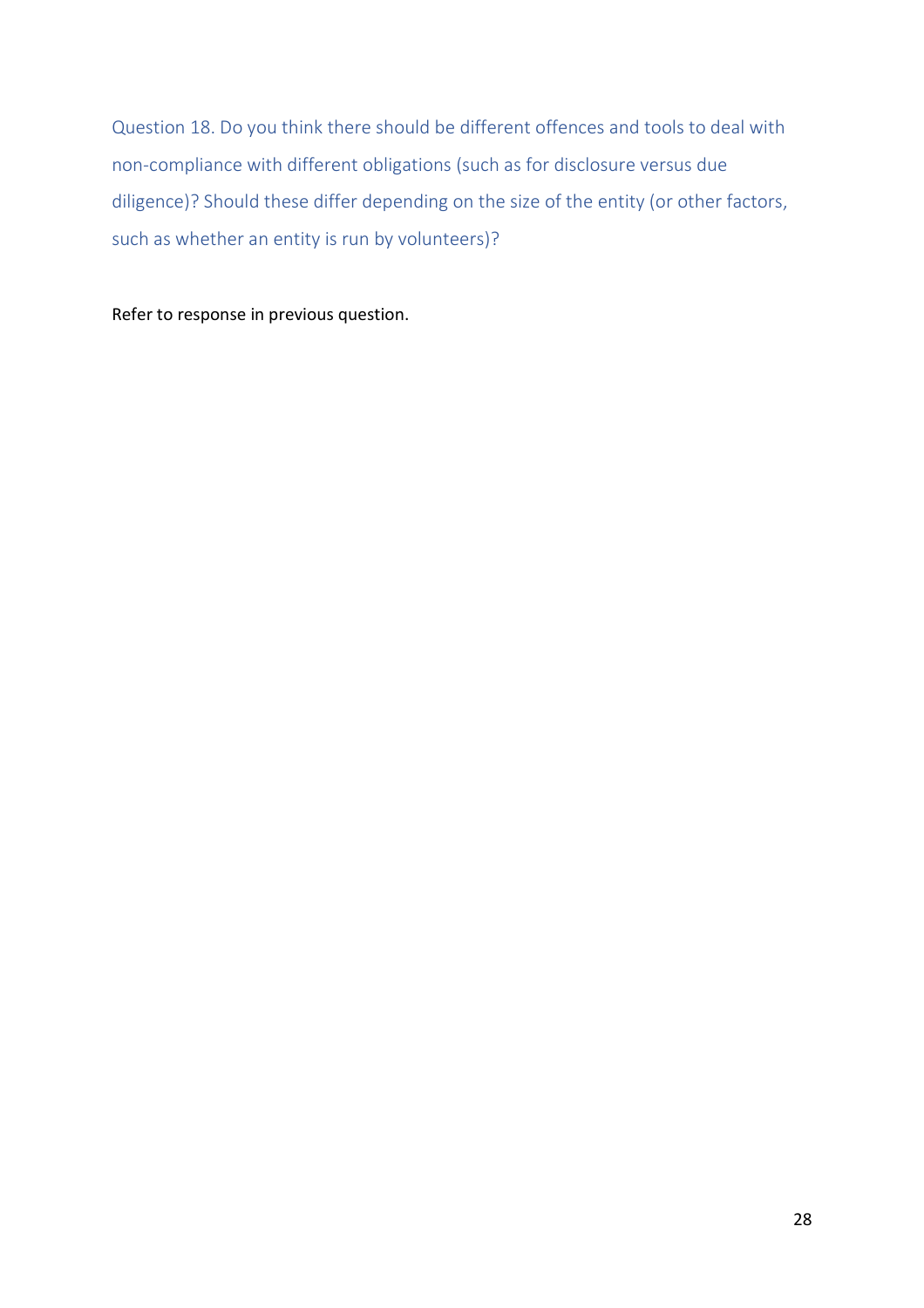Question 19. What comparable legislation do you think we should consider in developing the penalties framework for this legislation?

As discussed elsewhere: French Droit de Vigilance and proposed EU Sustainability Directive. The Dutch Child Labour Law has a compelling penalties framework, which includes an initial (relatively small) fine but more serious penalties for future non-compliance, including criminal sanctions. See:

[https://ohrh.law.ox.ac.uk/dutch-child-labour-due-diligence-law-a-step-towards-mandatory](https://ohrh.law.ox.ac.uk/dutch-child-labour-due-diligence-law-a-step-towards-mandatory-human-rights-due-diligence/#:%7E:text=In%20cases%20of%20repetition%20within,of%20up%20to%20%E2%82%AC83%2C000)[human-rights-due-](https://ohrh.law.ox.ac.uk/dutch-child-labour-due-diligence-law-a-step-towards-mandatory-human-rights-due-diligence/#:%7E:text=In%20cases%20of%20repetition%20within,of%20up%20to%20%E2%82%AC83%2C000)

[diligence/#:~:text=In%20cases%20of%20repetition%20within,of%20up%20to%20%E2%82%A](https://ohrh.law.ox.ac.uk/dutch-child-labour-due-diligence-law-a-step-towards-mandatory-human-rights-due-diligence/#:%7E:text=In%20cases%20of%20repetition%20within,of%20up%20to%20%E2%82%AC83%2C000) [C83%2C000](https://ohrh.law.ox.ac.uk/dutch-child-labour-due-diligence-law-a-step-towards-mandatory-human-rights-due-diligence/#:%7E:text=In%20cases%20of%20repetition%20within,of%20up%20to%20%E2%82%AC83%2C000).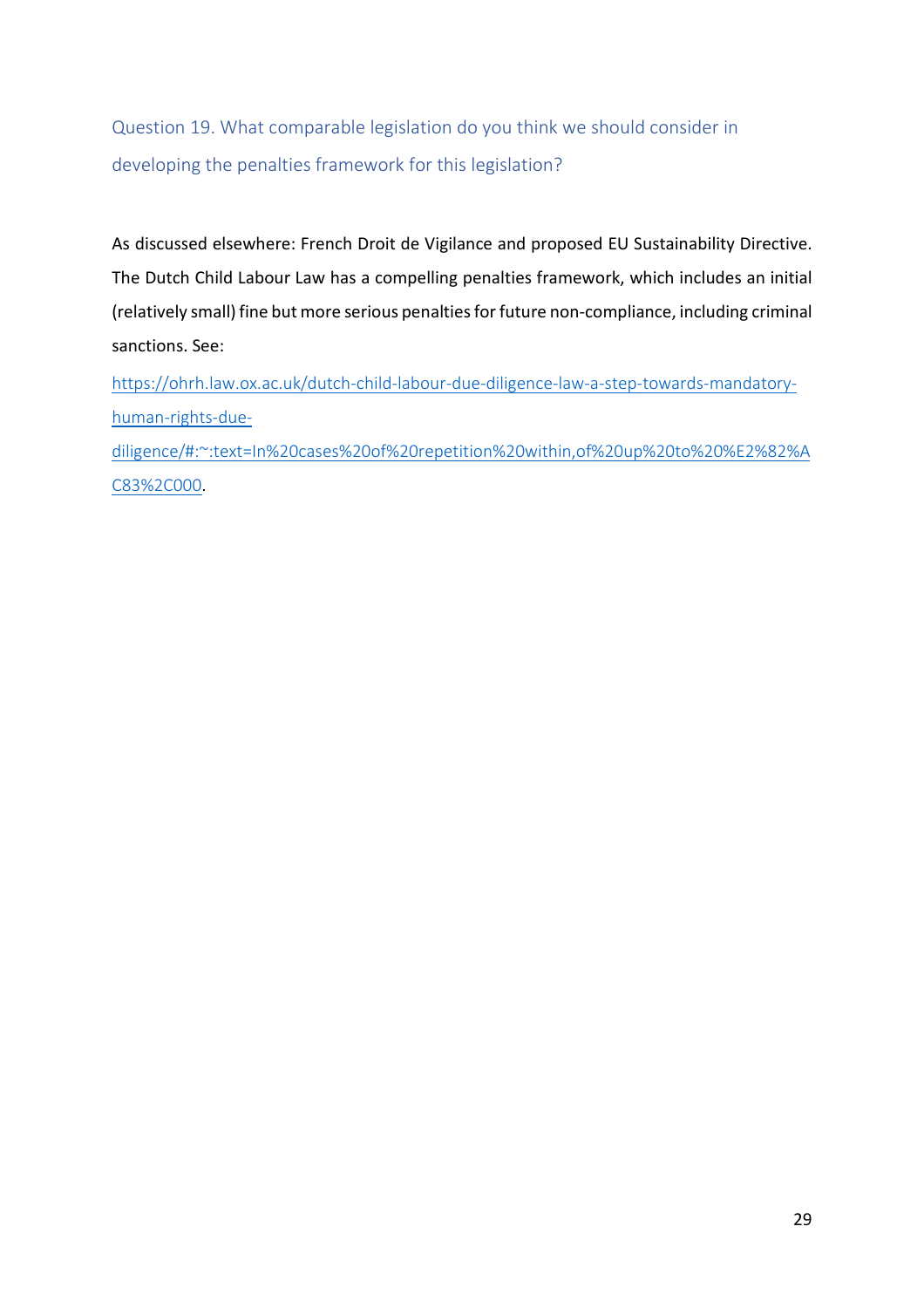Question 20. What responsibilities, if any, should members of the governing body of the entity (such as the directors and board of a company) be personally liable for?

Directors have a general duty to act in the best interests of the company. While this may be construed narrowly, this expectation (in some jurisdictions) is broadening out from duty to shareholders alone to also include acting in the best interest of other stakeholders (for example, employees, workers, community members). Arguably, to act in best interests of company could require directors to oversee effective and comprehensive due diligence to uncover potential human rights risks to stakeholders including community members. A progressive proposal may reflect this by including director liability where due diligence is inadequate.

The proposal should aim to ensure that the directors' duties to act in the best interest of the company are substantive, not symbolic and may requires directors to ensure that appropriate human rights due diligence processes are in place, and that the directors provide full oversight and advice to the management of the company about them. This approach may need to align with reforms to company law to ensure directors' duties are consistent with an approach to corporate governance that prioritises and acknowledges human rights risk management as part of broader corporate sustainability governance.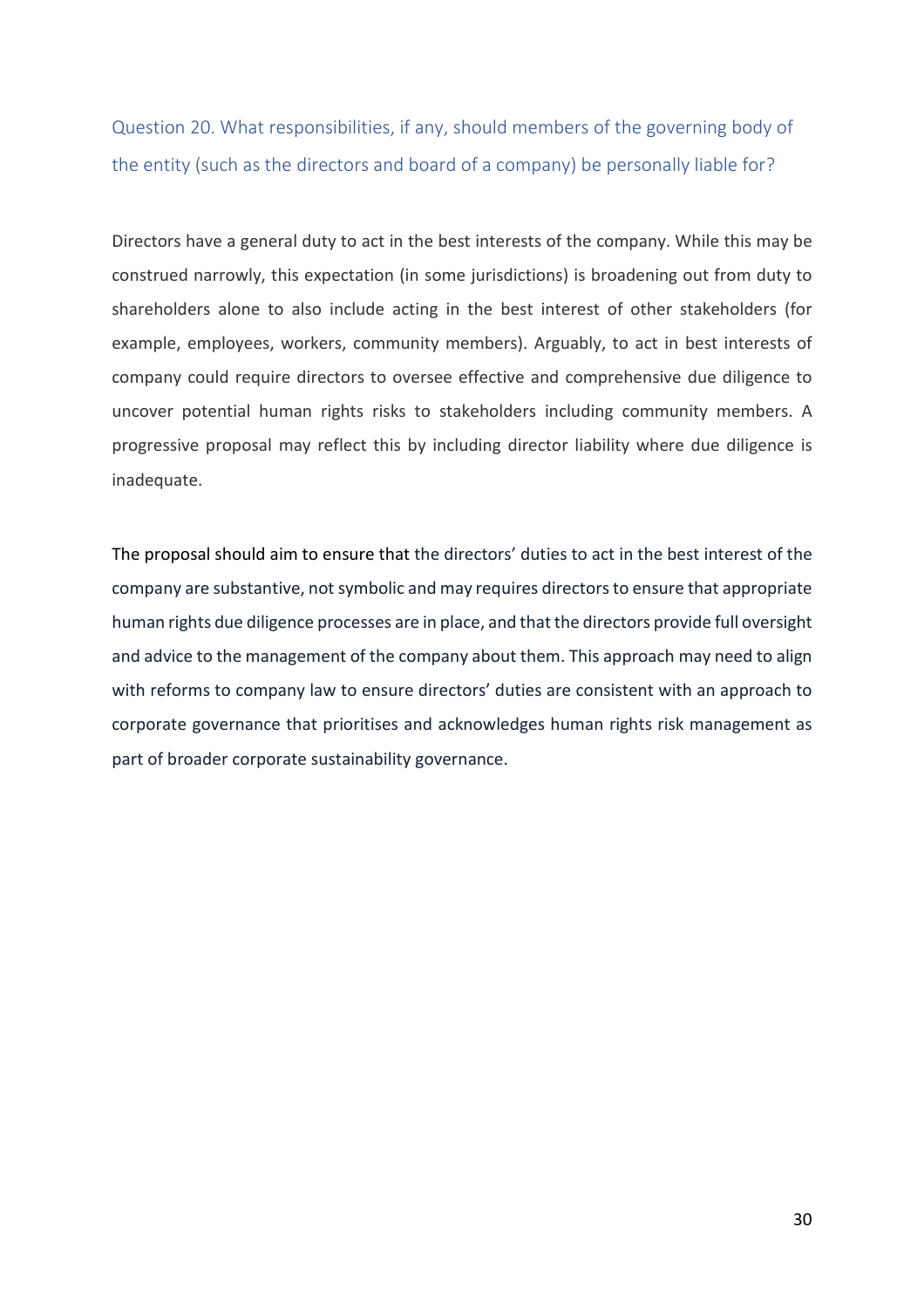Question 21. Should victims onshore and offshore have the ability to bring a civil claim against an entity that has failed to meet its responsibility? If so, please explain why. If not, please explain why not.

Yes, refer to response to Q22, in particular regarding the French example.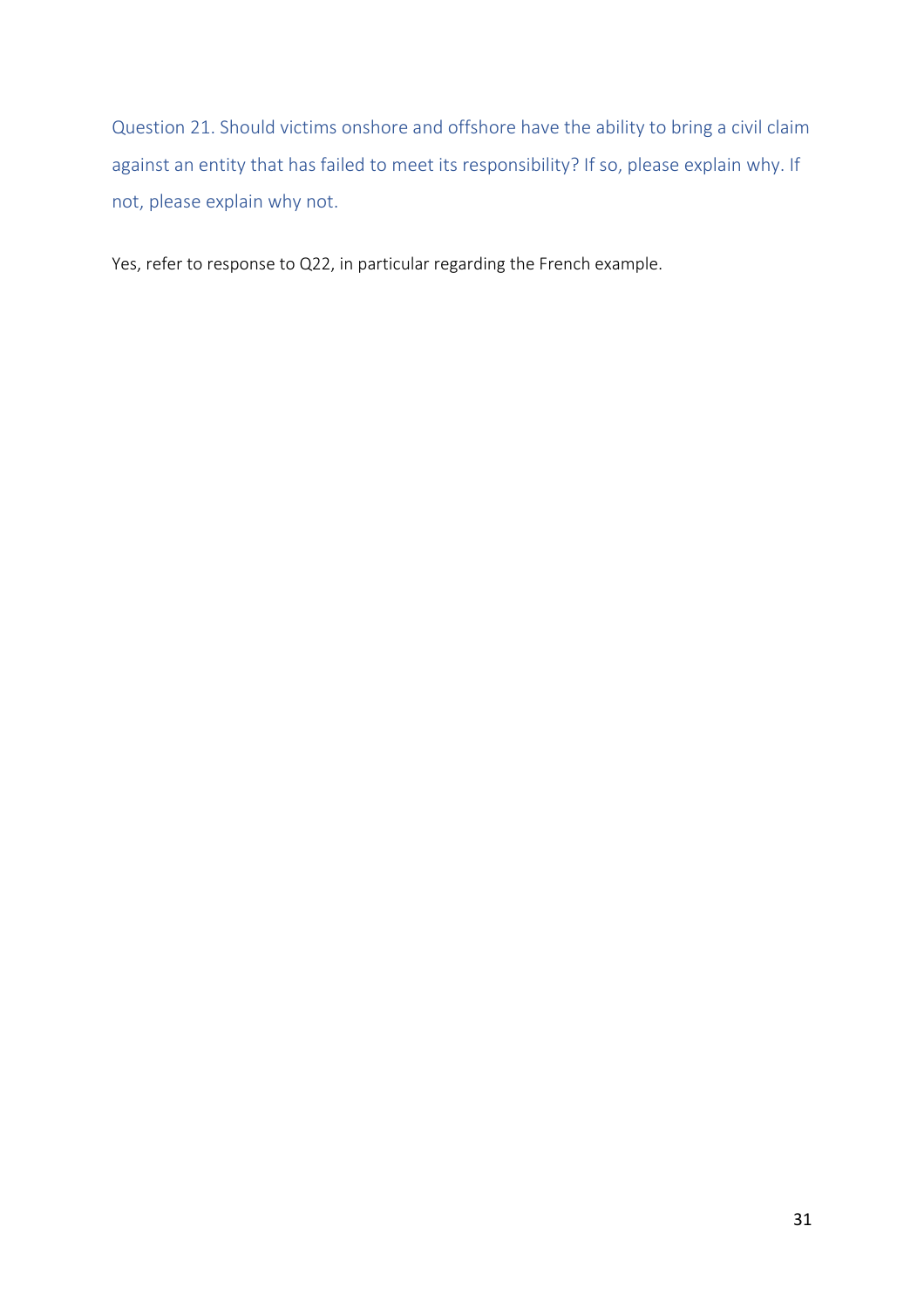Question 22. Should entities be required to remedy any harm they have caused or contributed to, where there is a clear link between their actions and the harm? If so, how should this link be demonstrated and what types of remediation would be appropriate?

Yes. Remedy is an essential component of the business and human rights agenda and a cornerstone of the UNGPs' 'Protect, Respect, Remedy' framework. In other jurisdictions, particularly those with reporting rather than due diligence laws, such as Australia, addressing the question of remedy has been identified as one of the gaps in current practice among reporting entities (McGaughey, 2021). This is an area that requires both legislative provisions and strong supports for reporting entities. It forms part of our current research project and we would be happy to share our findings later. Consideration of remedy for the New Zealand legislation should be based on the UNGPs which state (at 25):

*'Remedy may include apologies, restitution, rehabilitation, financial or non-financial compensation and punitive sanctions (whether criminal or administrative, such as fines), as well as the prevention of harm through, for example, injunctions or guarantees of nonrepetition. Procedures for the provision of remedy should be impartial, protected from corruption and free from political or other attempts to influence the outcome.'*

Due diligence laws such as the French Droit de Vigilance contain obligations for remedy and have associated enforcement mechanisms. For example, the first case tested under the law is against oil company Total and the plaintiffs argue that the vigilance plan published by Total is inadequate because it does not reference its Ugandan project and violates the French law. The court may consider options including: financial penalties; review of the vigilance plan; acknowledgement of the impact of its oil activities on local communities and the environment; and an order to take urgent action to prevent further human rights violations or environmental damage. (

[https://www.business-humanrights.org/en/latest-news/total-lawsuit-re-failure-to-respect](https://www.business-humanrights.org/en/latest-news/total-lawsuit-re-failure-to-respect-french-duty-of-vigilance-law-in-operations-in-uganda/)[french-duty-of-vigilance-law-in-operations-in-uganda/\)](https://www.business-humanrights.org/en/latest-news/total-lawsuit-re-failure-to-respect-french-duty-of-vigilance-law-in-operations-in-uganda/)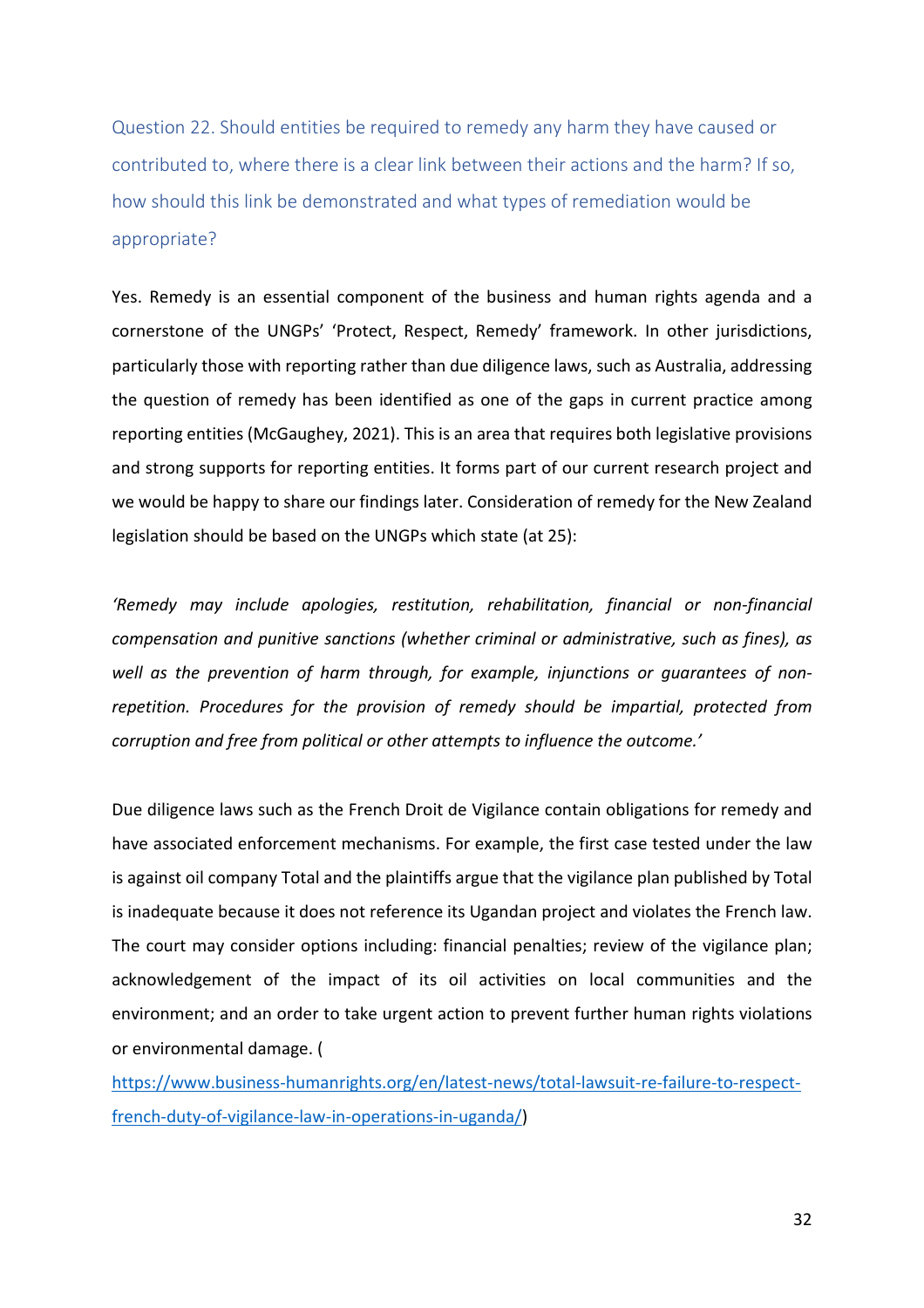Question 23. Is an independent oversight mechanism required, or could this oversight be provided by Government and civil society?

- X Yes (an independent oversight mechanism is required)
- $\Box$  No (oversight can be provided by Government and civil society)
- ☐ Other Please explain your view

An independent oversight mechanism is required. Although Government and civil society have an important role to play in ensuring that entities are compliant with the Act, a wellresourced and independent body would be able to work with Government and civil society to ensure compliance with the Act.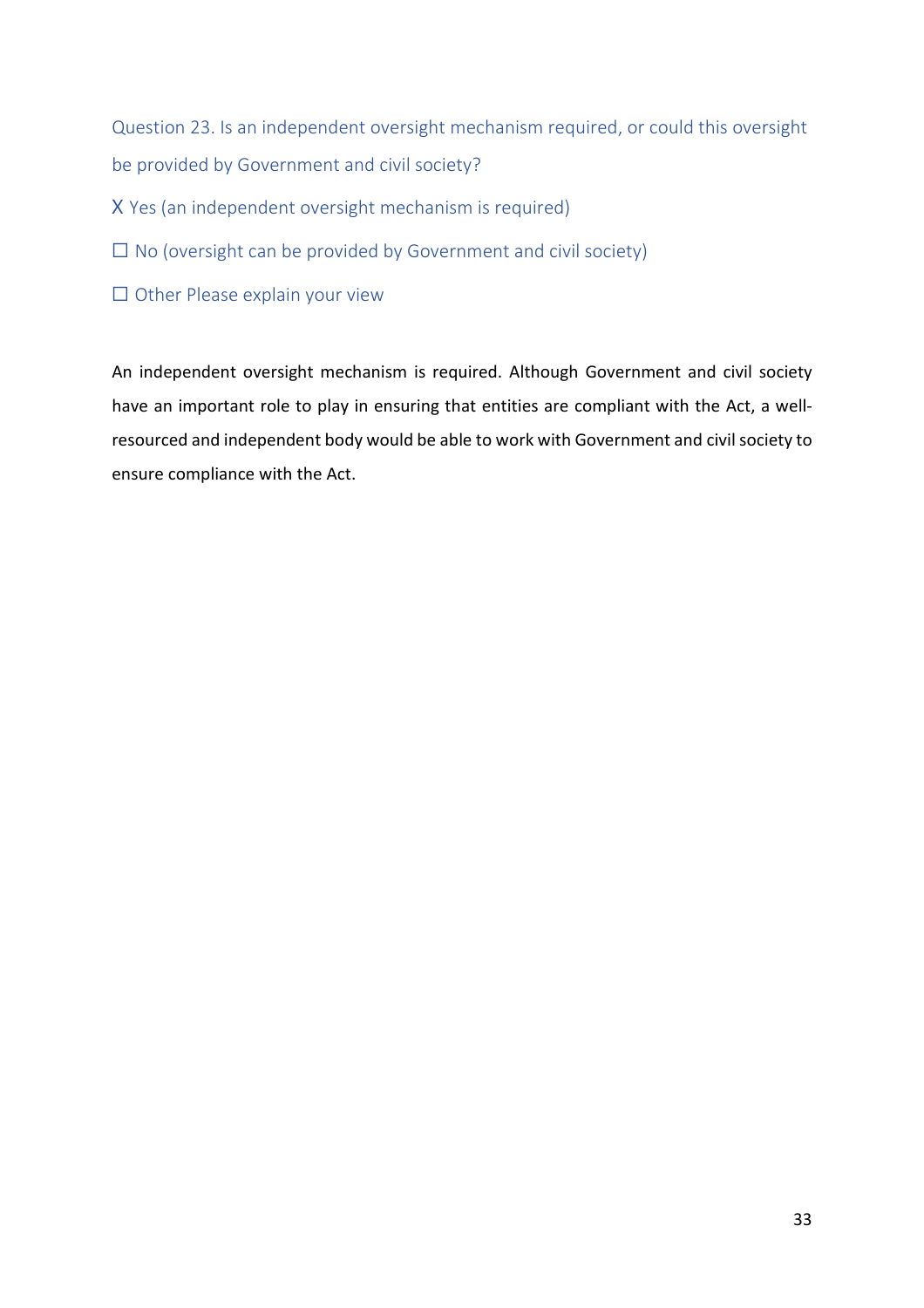Question 23A. If independent oversight is required, what functions should the oversight mechanism perform?

- Evaluate the functioning of the Act, and make suggestions for its improvement over time.
- Oversee compliance of the Act.
- Serve as an advocate for the Modern Slavery Act in the business community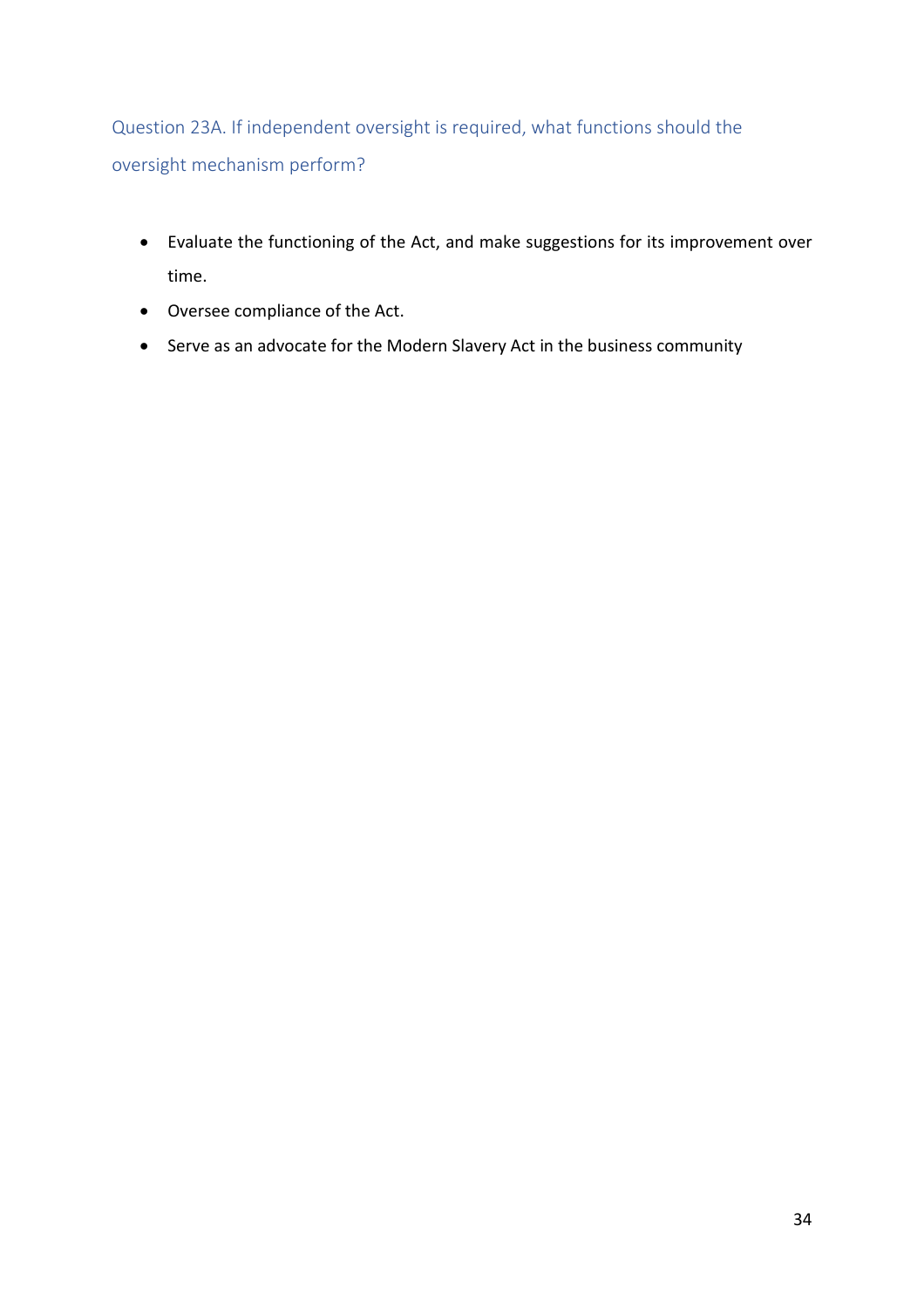Question 24. Do you think a central register for disclosure statements should be established? If so, please explain why. If not, please explain why not.

X Yes

### $\Box$  No

This improves transparency and forms part of the 'regulation' of the Act. In Australia, the repository has been a useful tool for researchers and is used by reporting entities looking for examples. This was originally missing in the UK model and has subsequently been introduced.

Do you have any other comments or suggestions?

**Standing and access**: A central repository for modern slavery statements should be free, independent and publicly accessible. Its primary function should be to facilitate scrutiny of statements and, ideally, compliance with legislation by companies. We recommend a repository being government-operated as this will establish it as the official and legitimate location for accessing statements. Companies should be required by the Government to submit their annual statements to the repository. Companies would benefit from knowing where, and with whom, to file their statement. Other stakeholders would benefit from having a central location to access statements. Having annual statements held in a central repository would enable stakeholders to track progress over time.

**Historical statements**: As consecutive years' statements of reporting entities are uploaded onto a repository, we recommend retaining an ability to search and access past statements of any given entity. Noting any intended iterative approach of a Modern Slavery Act, in terms of achieving improvements in business responses to modern slavery and labour exploitation, it is important that past statements can be accessed, and content compared, to assess changes over time.

**Legislative compliance**: Based on our collective experience, which includes as operator of the Modern Slavery Registry in the UK and as users of the Australian Government's Modern Slavery Statements Register, we suggest establishing some form of compliance scoring, or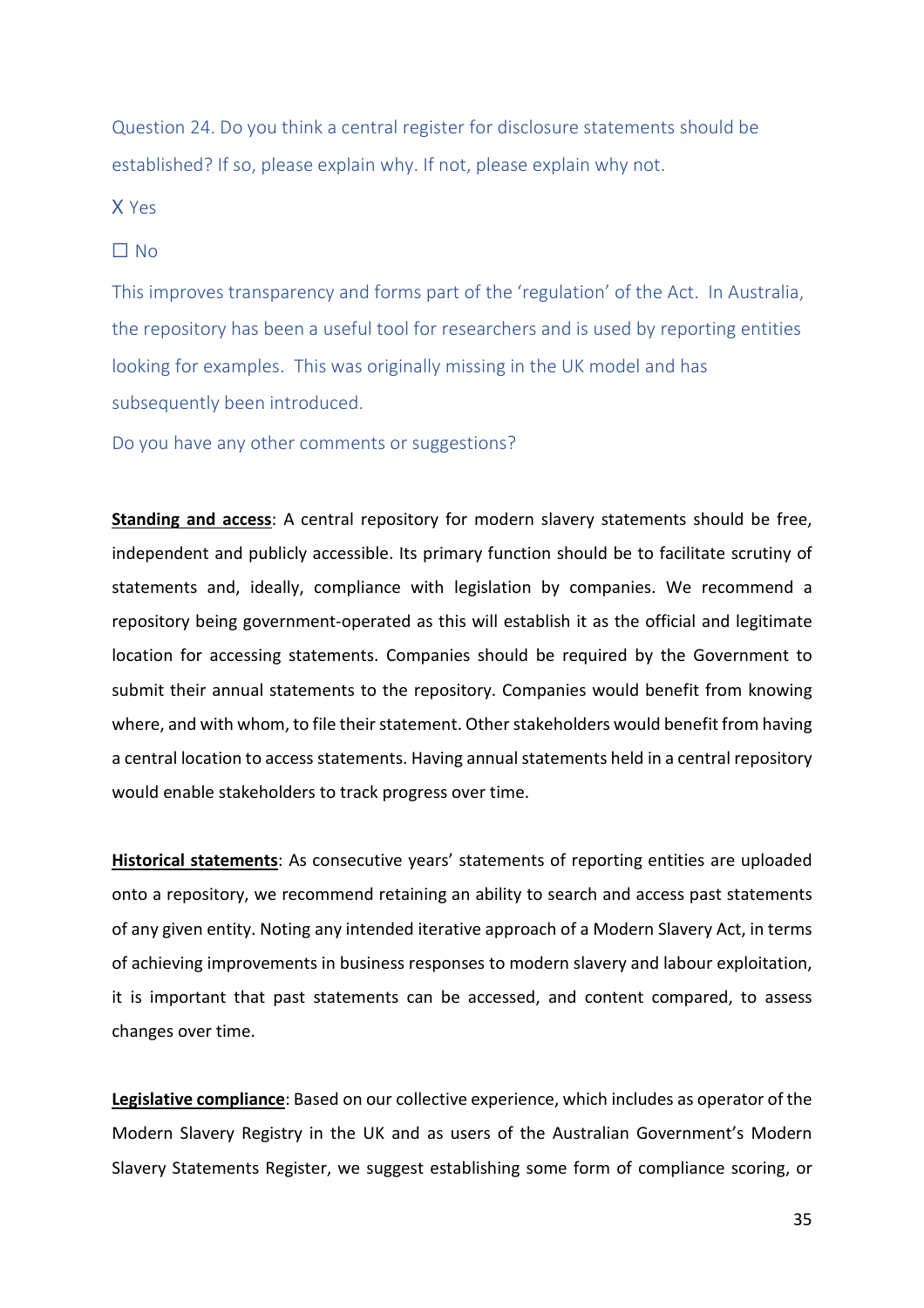pass/ fail system. In this way, repository users can readily identify whether a reporting entity is meeting its reporting obligations under the MSA and businesses will be encouraged to engage meaningfully with the law.

**Usability:** The repository should be a resource that is useful across different stakeholder groups. To be effective, it will require functionality that allows users to search and collate statements according to a user's specifications, such as by company name, country of headquarters, sector/ industry, revenue-band and stock exchange (if applicable). It could also provide access to additional resources such as guidance, analysis or commentary published by the Government and civil society. To determine which functionality and features would be most useful for stakeholders, the Government may wish to consider collaborating in the design of the repository with external experts. For the central repository to operate effectively, a list of the companies required to comply with the reporting provision is critical. Compliance can be more effectively monitored, and companies held to account, if there is clarity on which entities are required to report. The repository should have an advanced search function to enable effective search and scrutiny of statements. The Australian repository has been refined over time and contains some useful search functionality.

We recommend that any repository for modern slavery statements would meet the following criteria:

- free, open and publicly accessible
- reliably and consistently funded by the Government
- continuously updated
- historical to facilitate year-on-year progress to be tracked
- single, central location
- user-friendly
- downloadable
- easily searchable to facilitate analysis and comparison
- well-publicised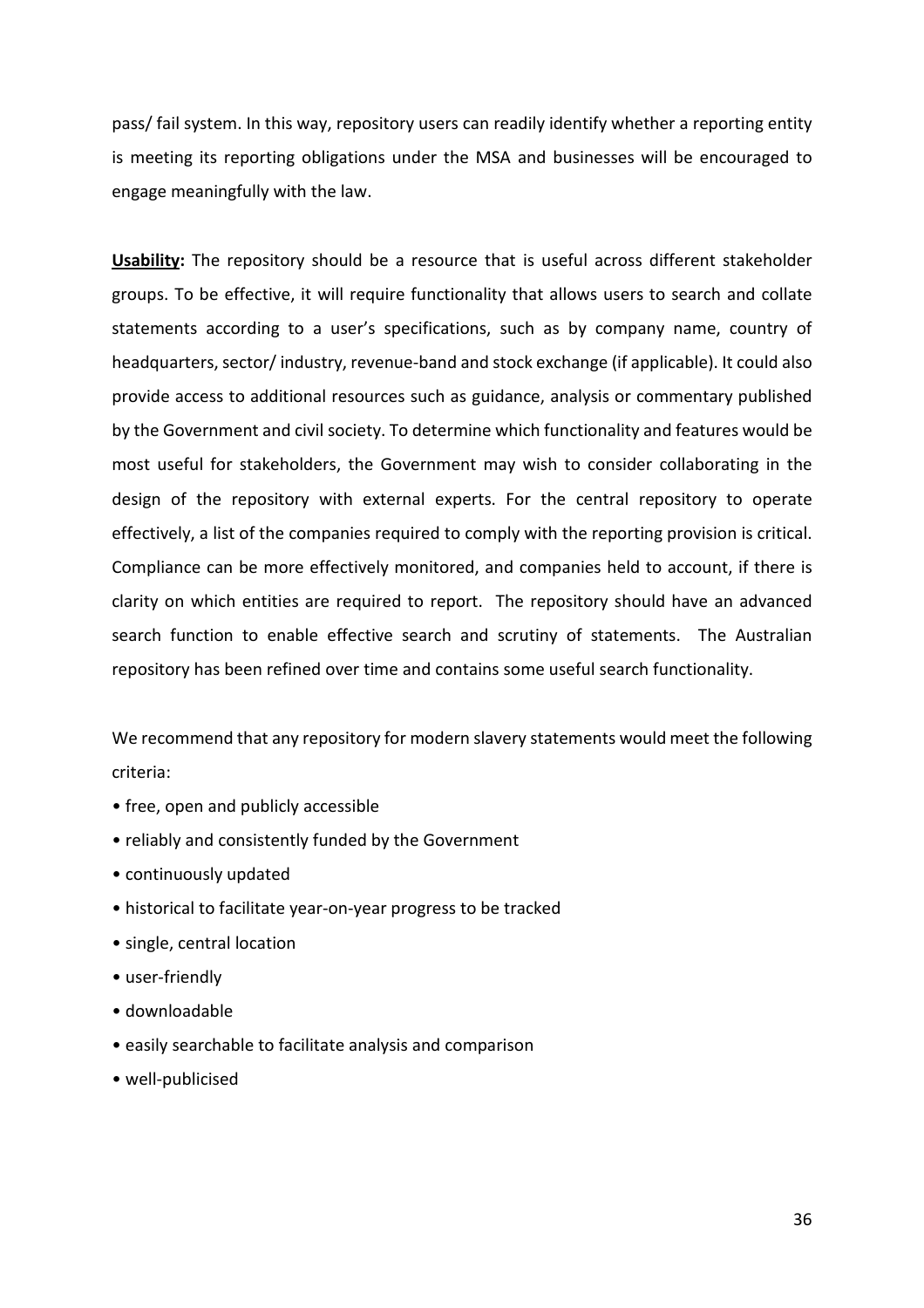## Question 25. What support services, products or other guidance do you think are most needed? What would be of greatest benefit to you?

### **Guidance and awareness-raising:**

Accompanying statutory Guidance should be prepared in consultation with external stakeholders including from business, the investor community, trade unions and civil society.

The guidance should be clear, comprehensive and detailed. It should explain how to comply with the reporting and due diligence requirements. It should also reflect existing corporate responsibilities under the UN Guiding Principles on Business and Human Rights (and Interpretive Guide).

We further recommend that the guidance is launched and publicised ahead of enactment. The introduction of any new law to address labour exploitation should also be supported by a public awareness campaign. A successful public campaign would increase engagement by businesses, investors and consumers with the new requirements. Such a campaign should aim to raise awareness amongst both business and the wider community about the new legislative requirement as well as, more broadly, the human rights risks associated with supply chain sourcing.

A public conference to raise awareness amongst reporting entities about new legislative requirements is also recommended to ensure uptake and compliance with any new law. In Australia, there is some evidence that additional training and professional development would have benefitted reporting entities (McGaughey, 2021:

[https://www.tandfonline.com/doi/abs/10.1080/1323238X.2021.1962788\)](https://www.tandfonline.com/doi/abs/10.1080/1323238X.2021.1962788).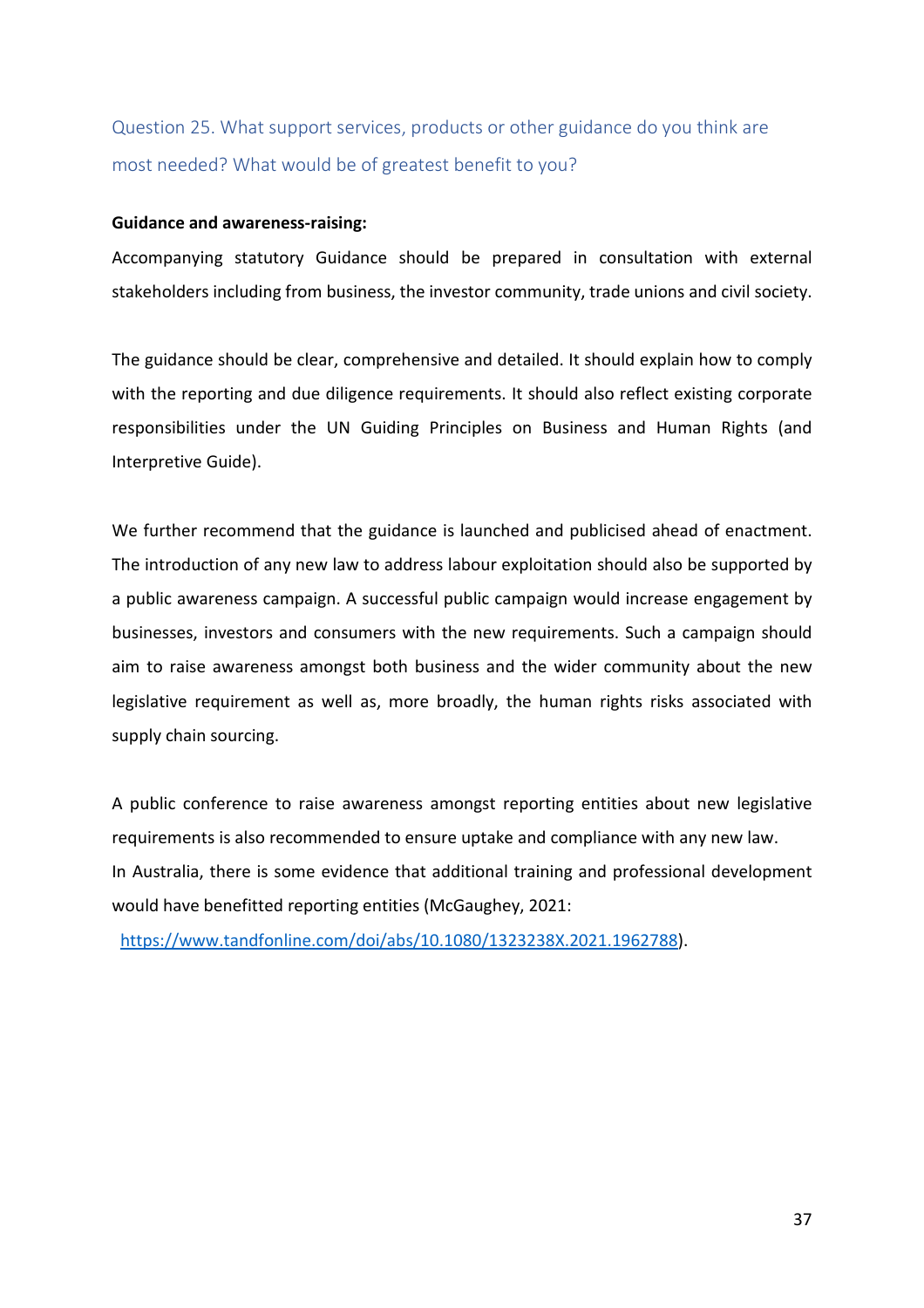Question 26. What do you consider would be needed from the regulator to support the adoption of good operational and supply chain practice, and compliance with the proposed responsibilities?

- Maintain the central register for modern slavery disclosure statements
- Produce guidelines that assist entities in complying with the Act
- Monitor compliance and quality of reporting and actions taken by entities
- Monitoring of compliance and quality of reporting
- Advocacy and awareness-raising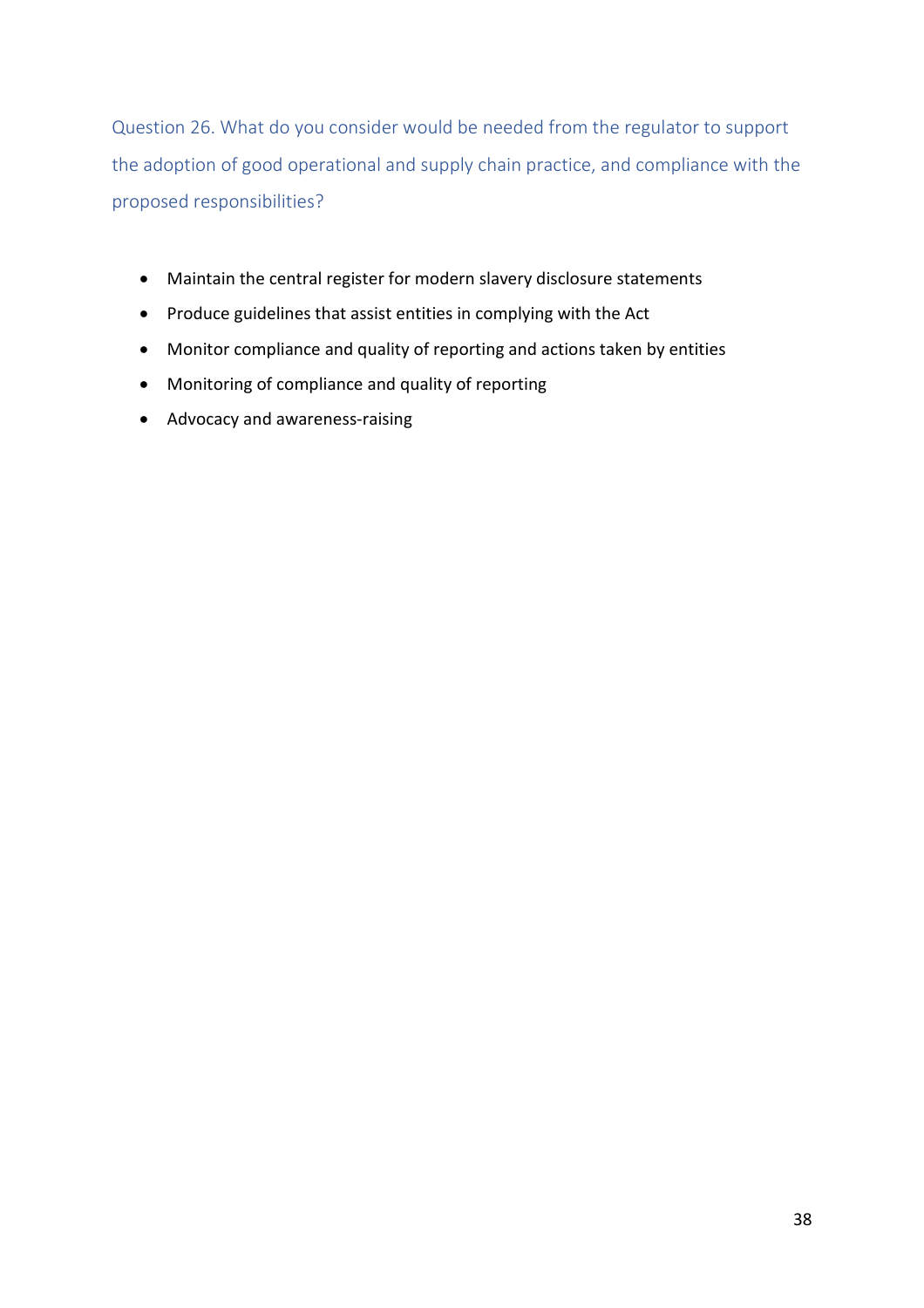Question 27. Do you consider a phase-in time is needed for this legislation? If so, do you consider the phase-in should apply to the responsibilities or application of penalties, or both? Do you consider a different phase-in period should apply in relation to domestic responsibilities compared to internationally-focused responsibilities?

We anticipate little phase-in time as we note that there is extensive international experience available now, and as discussed above, some New Zealand companies already report under comparable laws.

However, a graduated penalties system may be considered – low penalties for initial noncompliance, followed by more serious penalties for repeated breaches. (See Dutch Child Labour Law, discussed here:

https://ohrh.law.ox.ac.uk/dutch-child-labour-due-diligence-law-a-step-towards-mandatoryhuman-rights-due-

diligence/#:~:text=In%20cases%20of%20repetition%20within,of%20up%20to%20%E2%82% AC83%2C000 )